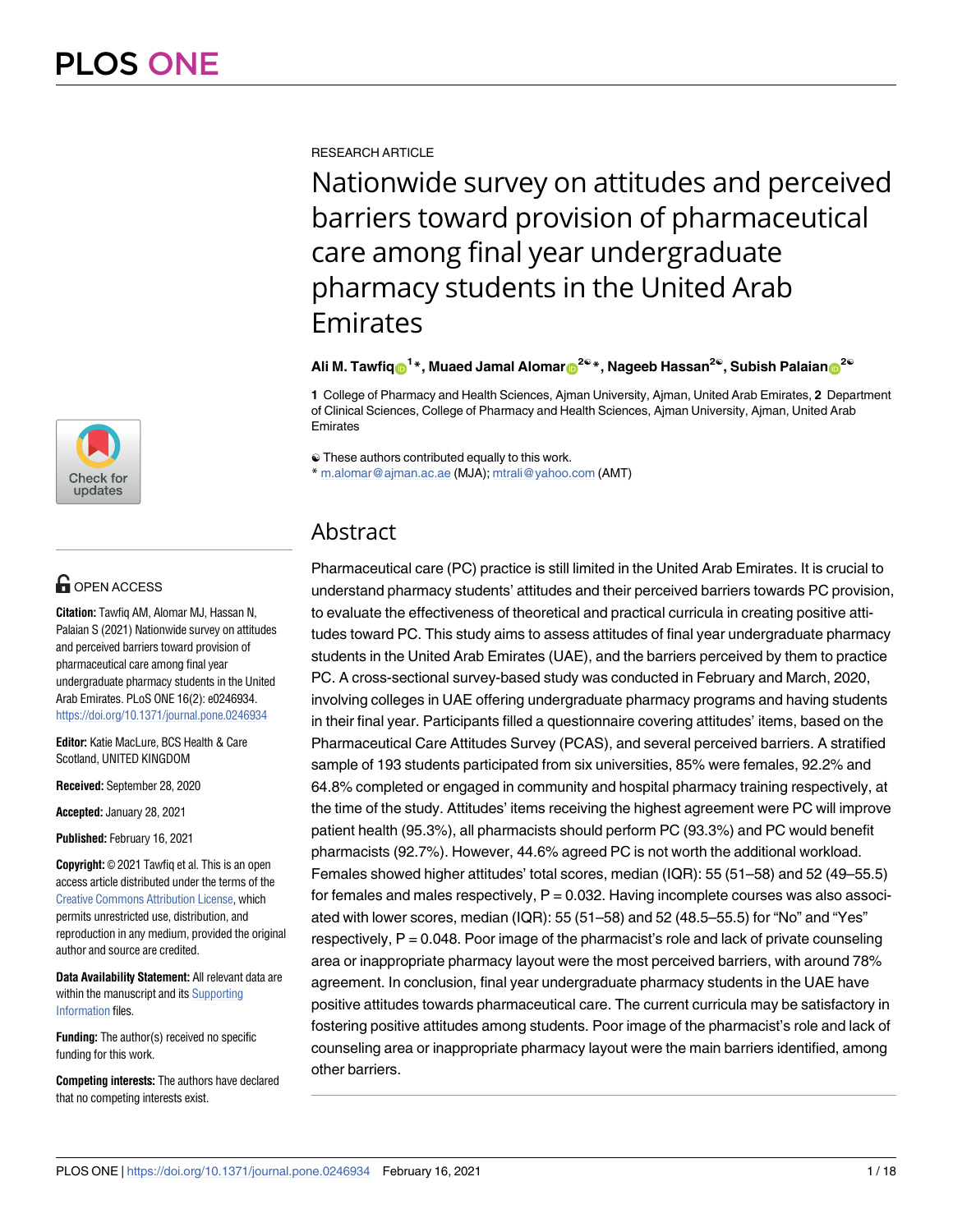# <span id="page-1-0"></span>**Introduction**

Traditionally, duties of pharmacists were, to some extent, limited to compounding and dispensing of medicines. Since the early 1990s, the role of pharmacists began to expand and evolve to more patient-oriented duties. The concept of pharmaceutical care (PC) has been introduced as one of the emerging services in the pharmacy field [[1](#page-15-0)]. In 2013, the Pharmaceutical Care Network Europe (PCNE) reviewed PC definitions with the objective to redefine PC. The consensus was to define PC as: "the pharmacist's contribution to care of individuals in order to optimize medicines use and improve health outcomes" [\[2\]](#page-15-0). Pharmaceutical care means that pharmacists should assess, monitor and counsel patients, set objectives, document, and perform a variety of other activities  $[3]$  $[3]$ , and collaborate with other healthcare providers (HCPs), in order to optimize the patient-oriented service, improve outcomes and patients' quality of life [[4](#page-15-0)], and offer care alongside the product [\[5\]](#page-15-0). Offering PC services by pharmacists in different therapeutic areas demonstrated significant improvement in outcomes, mainly by identifying and preventing drug-related problems, as well as those related to the diseases [[4\]](#page-15-0). PC is widely practiced in the parts of the world with more advanced health settings  $[6]$  $[6]$  $[6]$ . However, the situation might be different some Arab countries, in which pharmacists' orientation is still, somehow, focused on the product [\[7](#page-15-0)].

The United Arab Emirates (UAE) is a federation of seven Emirates that is located in the Arabian Peninsula in the Middle East. As of 2019, the population of UAE is estimated to be 9,770,529 [\[8](#page-15-0)], representing diverse backgrounds, ethnicities and religions from all over the world, with almost 90% of the population being foreigners from more than 200 nationalities [\[9](#page-15-0)]. Healthcare facilities in the UAE are divided between the governmental sector and private sector. There are 143 hospitals (45 governmental and 98 private), 7930 pharmacists (1814 in the governmental sector and 6116 in the private)  $[10]$  $[10]$  $[10]$ . The number of pharmacies rose from around 2000 in 2010  $[11]$  $[11]$  $[11]$  to more than 3500 in 2016  $[12]$  $[12]$  $[12]$ . Licensing of HCPs in the UAE is granted by 3 authorities according to the geographical area: Ministry of Health and Prevention (MOHAP), Dubai Health Authority (DHA) and Department of Health (DoH) [\[13\]](#page-15-0) previously known as the Health Authority Abu Dhabi (HAAD) [\[14\]](#page-15-0). Pharmacy education in the UAE began with establishing Dubai Pharmacy College in 1992, then other universities and institutes followed [[15](#page-15-0)]. Currently nine universities offer four to five years Bachelor or Doctor of Pharmacy (PharmD) undergraduate pharmacy programs [\[16\]](#page-15-0). The PharmD program is an entry to practice degree with a duration of five years including 6 months internship (Advanced Pharmacy Practice Experience)  $[16, 17]$  $[16, 17]$  $[16, 17]$ . Postgraduate degrees in the pharmacy field are offered by several universities, as well as Diploma and Higher Diploma programs [[16](#page-15-0)]. Pharmacy curricula in UAE are in a stage of development and transition from focusing on traditional pharmacy and industry, parallel to regional progress in this aspect, to being more patient-care oriented. More PharmD programs are being established similar to a global and regional trend [\[16\]](#page-15-0). Besides, there is more focus on provision and enhancement of core competencies required for patient-oriented practice in pharmacy colleges' curricula [[17](#page-15-0)[–23\]](#page-16-0), with more colleges getting accredited from global bodies such as the Accreditation Council for Pharmacy Education (ACPE) [\[24\]](#page-16-0). In fact, the UAE Ministry of Education signed a Memorandum of Understanding (MoU) with the ACPE in order to establish cooperation during the accreditation process of pharmacy programs in UAE institutions [[25](#page-16-0)]. Pharmaceutical care is offered as a standalone theory course or as part of other courses by the majority of pharmacy colleges in UAE [\[17–](#page-15-0)[23\]](#page-16-0). PC is also practically introduced in the community pharmacy and hospital pharmacy training, which should be completed prior to graduation. So, graduates of pharmacy from UAE universities are exposed to the concept and practices of pharmaceutical care in theory and practical sessions.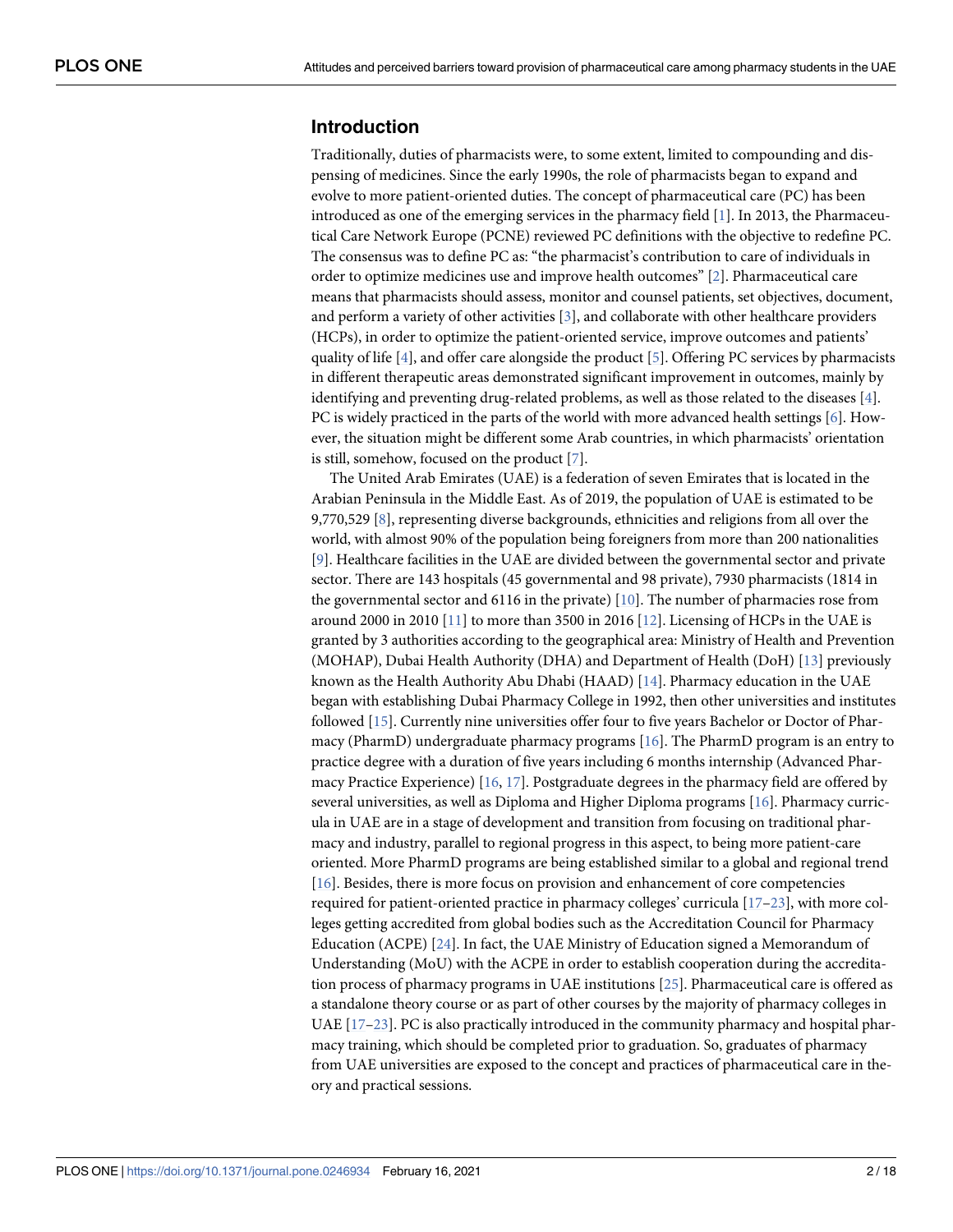<span id="page-2-0"></span>While pharmacists are being involved in providing professional health services and interventions internationally with new roles being introduced [[7](#page-15-0)], their practice in UAE is still "traditional" with basically low provision of PC. As a matter of fact, the majority of community pharmacists in the UAE only counsel the patient about dose and frequency of medicine administration, and they may not monitor or educate about adverse events unless they are asked by the patient  $[26]$  $[26]$  $[26]$ . It is suggested that patients in the UAE are dissatisfied with community pharmacy services. They require detailed information on the medicines, information about self-management, tips related to lifestyle and a customized service on a personal level [\[27\]](#page-16-0). Some studies stated the insufficiency of drug information sources, inability to access patients' data, lack of space to offer counseling, lack of time, lack of skills, negative image of pharmacists in the public, as well as financial reasons, as obstacles in the way of establishing the concept of PC [\[4](#page-15-0)].

Creating a positive attitude among pharmacists towards PC is the cornerstone in implementing and expanding PC services. It is equally important to nourish the same positive spirit in the soon-to-be pharmacists  $[28]$  $[28]$  $[28]$ . Several studies have been conducted globally  $[4, 28-36]$  $[4, 28-36]$  as well as in the Middle East in Saudi Arabia [[37](#page-16-0), [38](#page-16-0)], Kuwait [[39](#page-16-0), [40\]](#page-16-0) and Qatar [\[40,](#page-16-0) [41\]](#page-16-0) to assess pharmacy students' attitudes towards PC, and reported that students included in these studies showed positive attitudes toward PC, with the majority agreeing that pharmacists should perform pharmaceutical care, its practice is valuable, and it will improve patient health. Some of them also identified the major barrier against PC practice as a lack of private counseling areas among a variety of other barriers [\[38–40](#page-16-0)].

Undergraduate students of pharmacy in the final year will graduate in a few months, and have studied pharmaceutical care as an independent course or under the umbrella of courses in different names. These students are expected to have the basic knowledge and skills to practice pharmaceutical care since they have already finished PC course and they have finished or are in the middle of their training/internship program [\[17–](#page-15-0)[23\]](#page-16-0). Promoting a positive attitude towards PC among students who will soon be practicing will help in expanding the practice of PC in the future [\[42\]](#page-16-0).

Pharmacy students' attitudes toward pharmaceutical care has not been studied in UAE to the best of our knowledge, and available information in this regard is very limited. It is crucial to understand the perspective of pharmacy students on pharmaceutical care, as this understanding is valuable to assess the effectiveness of theoretical courses [\[41\]](#page-16-0) and field training [[28](#page-16-0)] in creating positive attitude toward PC. This evaluation may also lead to curricular analysis, changes and improvement. With the practical exposure through internships, students will observe and report obstacles and barriers against PC provision. Identifying these barriers may lead to recommendations to overcome them, as well as curricular development, in order to enhance PC practice establishment [\[39\]](#page-16-0).

Therefore, this study assessed final year undergraduate pharmacy students' attitudes, as well as their perceived barriers, toward the provision of pharmaceutical care in the United Arab Emirates.

# **Materials and methods**

#### **Design and setting**

A cross-sectional survey-based study was conducted in seven pharmacy colleges in the UAE offering undergraduate pharmacy degrees, and having a batch in their final year. Two universities were excluded, as they did not have final year students yet.

**Study sample.** Final year undergraduate pharmacy students were estimated to be 471 through communication over the phone with the included colleges. By using the formula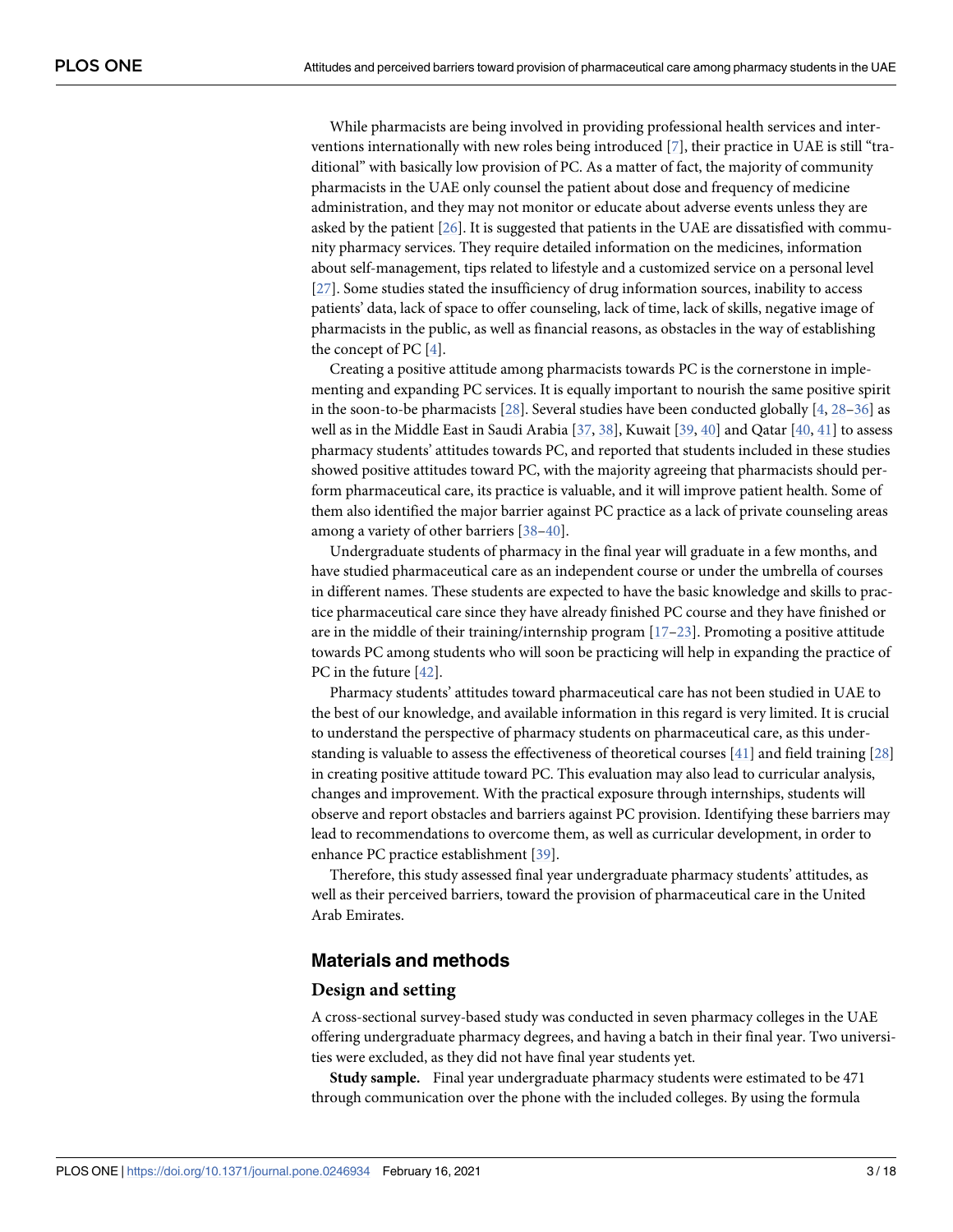<span id="page-3-0"></span> $N = N'/1 + N' (0.05)^2$ , where  $N =$  sample size,  $N' =$  total number of final year pharmacy students, and assuming 0.05 as the marginal error and a confidence level of 95%, the calculated sample size was 216. A demographically stratified proportionate sample among each college was enrolled using a cluster random sampling method. Dividing the sample size (216) by the total population (471) results in a coefficient (0.4586), multiplying it by the number of students in each college calculates the stratified sample for that particular college.

Upon distributing the questionnaires, we collected information about the number of males and females of final year in each university, and the total number was estimated to be 414 females (87.9%) and 57 males (12.1%). According to that ratio, the investigator tried to collect a proportionate sample from each university by distributing the questionnaire to a similarly proportionate ratio of males and females. We were unable to collect data from one of the included colleges due to the closure of educational institutions in UAE, enforced in March 2020 as a result of the COVID-19 outbreak.

**Inclusion criteria.** The study included final year undergraduate pharmacy students in the UAE, whether they are studying Bachelor of Pharmacy or Doctor of Pharmacy programs, who were willing to participate and sign a consent form.

**Exclusion criteria.** Students of pharmacy programs of Higher Diploma and Masters were excluded. Additionally, students who were not present at the time of distribution, and those who had not finished or were not currently engaged in pharmacy internship/ training were excluded, as well as students from other levels of pharmacy.

**Data collection tool.** A questionnaire ([S1 File](#page-14-0)) was used to collect the data, preceded by distributing a consent form ([S2 File\)](#page-14-0). Study objectives and PCNE definition of pharmaceutical care were included in the consent form.

Part I of the study tool included questions about sociodemographic characteristics of participants, in addition to other information. Part II included the 13 items of the standard Pharmaceutical Care Attitudes Survey (PCAS) instrument, which was developed to assess pharmacy students' attitudes toward PC and tested by Chisholm and Martin in the United States in 1996 [\[43\]](#page-17-0). This instrument, or modified versions of it, has been used in global [[4,](#page-15-0) [28,](#page-16-0) [30–34](#page-16-0)] and regional [\[37–41](#page-16-0)] studies. PCAS items are statements intended to measure attitudes toward PC, to which students will state their extent of agreement on a five-point Likert scale. Scoring of the Likert scale was  $5 =$  strongly agree to  $1 =$  strongly disagree. However, the scoring for item 6 and 13 was reversed, as the statements were negatively phrased.

For part III, participants expressed their agreement or disagreement with 25 perceived barriers for PC provision on a Likert scale as well, with same scoring interpretation of positively worded statements of part II. Those barriers were collected and adapted from several similar works  $[4, 29, 39, 41, 44, 45]$  $[4, 29, 39, 41, 44, 45]$  $[4, 29, 39, 41, 44, 45]$  $[4, 29, 39, 41, 44, 45]$  $[4, 29, 39, 41, 44, 45]$  $[4, 29, 39, 41, 44, 45]$  $[4, 29, 39, 41, 44, 45]$  $[4, 29, 39, 41, 44, 45]$  $[4, 29, 39, 41, 44, 45]$  $[4, 29, 39, 41, 44, 45]$  $[4, 29, 39, 41, 44, 45]$  $[4, 29, 39, 41, 44, 45]$  $[4, 29, 39, 41, 44, 45]$ , and reviewed by the investigators. Item (26) was a sentence asking the students to narrate any other barriers they could think of.

After obtaining the author's permission to use the PCAS questionnaire, a validation of the structured tool was conducted because the tool had different parts, and the perceived barriers part was collected from different literature and modified. The structured questionnaire was validated by four experts in PC; two Ajman University (AU) faculty, a community pharmacist, and a pharmacist engaged in the pharmaceutical field. Each expert was given a content validation form with three parts. Part I was a general overview of the tool in the form of a table, for which the first item discussed demographic data, and whether all characteristics of the study were included. The experts would tick (yes) or (no) opposite each statement and could add remarks. The second item focused on the questionnaire, and included the following statements: covers adequate content on PC, questions are arranged in a logical order, language is simple and easy to follow, all items necessary to achieve the objectives of the study are included, and any technical terms that can be replaced by simple terms. The table included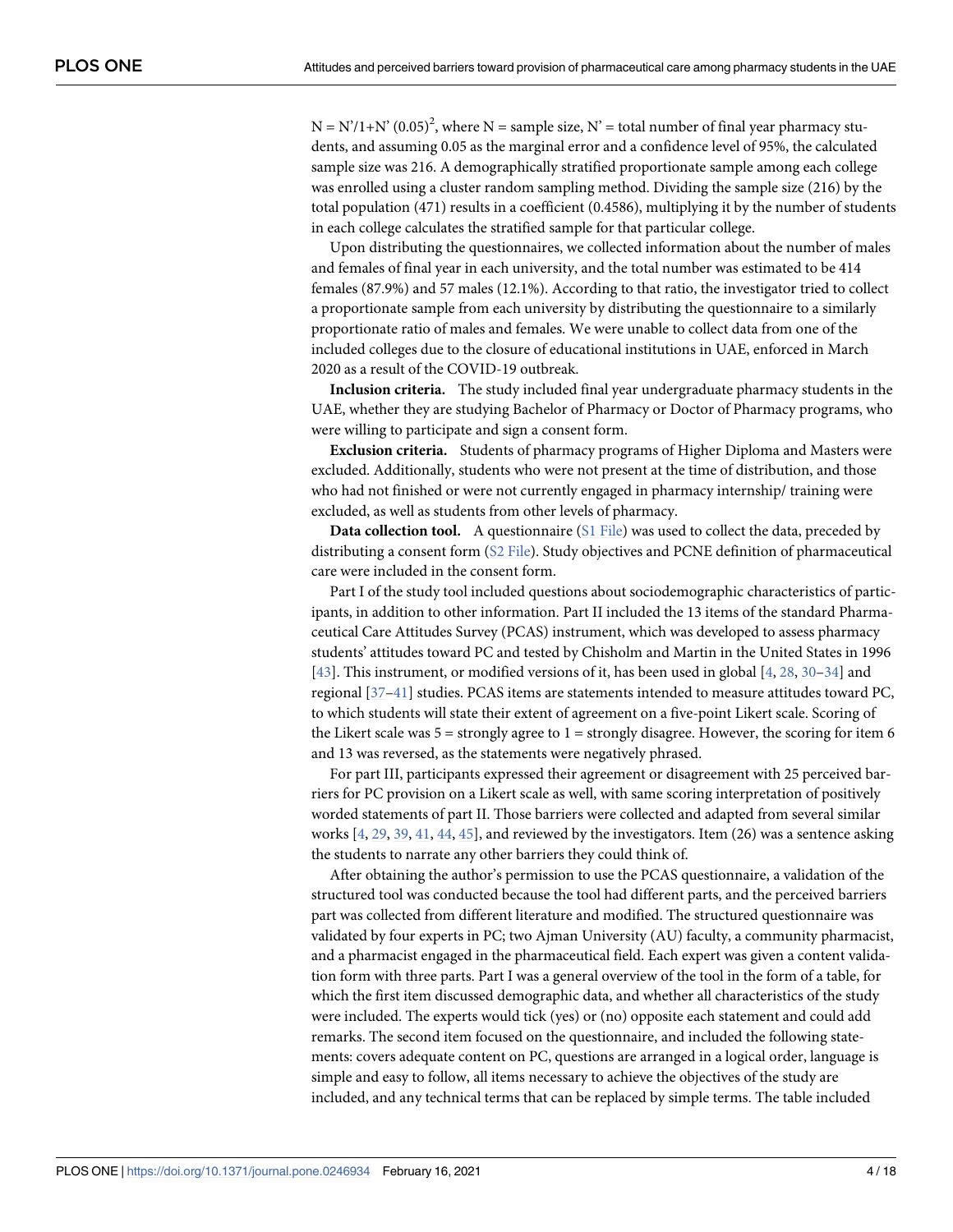questionnaire items' numbers, against which the experts would tick (relevant, needs modification, or not relevant), with a field to add remarks. The last part of the form included a field for the experts to narrate any other comments they had. A fifth expert with experience in linguistics and research proofread the tool to correct grammar or typo mistakes, and comment on the form's layout and structure of the statements. The investigators then held a discussion about the comments of the experts and the tool was modified based on this discussion.

A pilot study was conducted during November 2019 as part of the ethical approval process, to check the validity and reliability of the tool by administering the questionnaire to five pharmacy students from AU. Reliability was tested and values for Cronbach's  $\alpha$  were 0.816 and 0.904 for part II and III respectively. Item 23 of the barriers was rephrased as it was not quite understandable to the pilot study participants. Data of these students were not included in the final analysis.

### **Ethical approval**

Ethical approval was obtained from the Research Ethics Committee of Ajman University (Reference Number: H-F-H-2019-Nov-28, Date: 26<sup>th</sup> of December, 2019). Anonymity of the responders and confidentiality of their responses were maintained.

### **Survey distribution**

In the period of February to March 2020, and after getting the required approvals from the respective colleges, final year pharmacy students in six out of the seven eligible colleges were randomly approached at the dates and timings suggested as suitable and convenient for the students by the personnel granting the permission, and was mostly in the short breaks following lectures, laboratories or gatherings. The principal investigator (Master of Clinical Pharmacy student conducting this research as part of his master's thesis) distributed the questionnaire forms after introducing himself, explaining the purpose and objectives of the study, and emphasizing that participation is voluntary. Students who agreed to participate were given the questionnaire to fill only after signing a consent form. Consent forms were collected separately from the questionnaires to maintain anonymity of data, and questionnaires were filled anonymously and separately.

### **Data analysis**

Data was entered and analyzed using IBM SPSS (Statistical Package for the Social Sciences) for Windows, build 1.0.0.1327. Results of sociodemographic data were reported as frequencies and percentages. Training duration (days) was reported as mean, median and interquartile ranges (IQRs).

Results of attitudes and perceived barriers were reported as percentages of students strongly agreeing, agreeing, neutral, disagreeing or strongly disagreeing to each statement. Besides, median (IQR) scores of Likert scale for each statement were reported. Then, for the purpose of categorizing the 13 items and creating scales for attitudes' factors during analysis, three groups or "constructs" were hypothesized, and each of the 13 items of attitudes was classified into one of the three constructs to which it fits more, as suggested in the development of PCAS tool [\[43\]](#page-17-0). Professional benefit (PB) construct involved items 4, 5, 7–12 of the PCAS questionnaire, Professional duty (PD) involved items 1–3, and items 6 and 13 were grouped into Return on effort (RE) construct.

Distribution of attitudes and barriers data was assessed by Shapiro-Wilk normality test. Nonparametric tests were performed to analyze students' attitudes and perceived barriers. To identify the significance of differences in scores of attitudes and barriers among different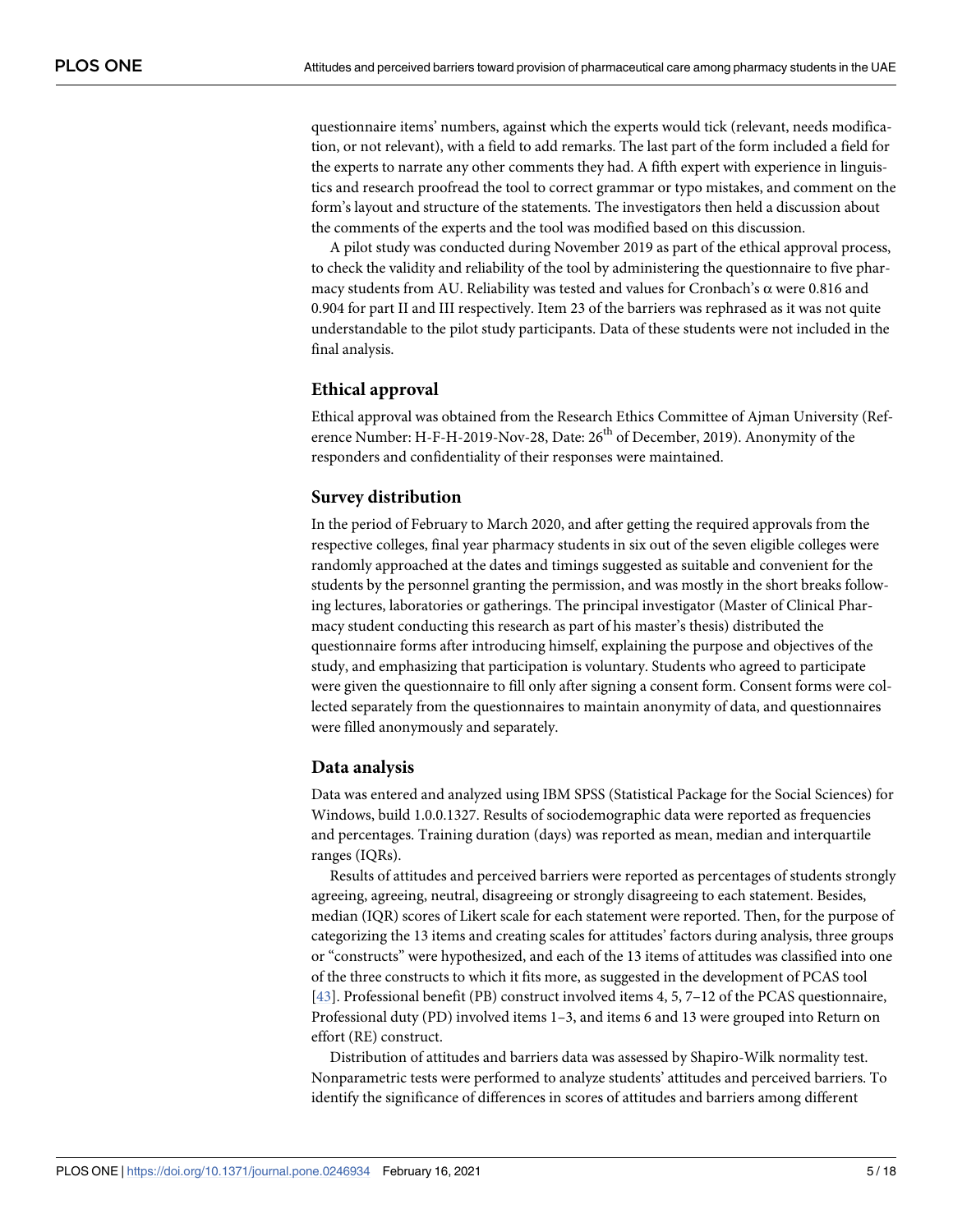<span id="page-5-0"></span>groups, Mann-Whitney U test was used in comparisons involving two groups (gender, marital status, engagement in a pharmacy-related job, attending a pharmacy-related seminar, having incomplete courses, and engagement in a community pharmacy, hospital pharmacy or pharmaceutical industry training), while the Kruskal-Wallis test was used for comparisons involving more than two groups (age groups, reasons for studying pharmacy, and fields of preference after graduation). Then, post-hoc analysis of groups with significant association was performed using Dunn's multiple comparisons method. Correlation of scores to age groups and training groups was assessed using Spearman's test. Analysis of the relationship between students' responses to the individual items of the attitudes and students' characteristics was done by performing Mann-Whitney U test for gender, having incomplete courses, and engagement in community and hospital pharmacy training; while Kruskal-Wallis test was used for age categories, reasons for studying pharmacy and fields of interest after graduation. Statistical significance throughout the analysis was determined as P-value *<*0.05.

# **Results**

The colleges of pharmacies of the six universities included in the study are located in five out of the seven Emirates: Abu Dhabi, Dubai, Sharjah, Ajman and Ras Al Khaimah. The total number of participants was 193 (89.7% of the calculated sample size). Students of one pharmacy college were excluded as mentioned earlier in the 'study sample' section.

The data of students' attitudes and perceived barriers did not follow a normal distribution pattern (Shapiro-Wilk test,  $P = 0.000$ ), therefore, nonparametric tests were performed.

### **Sociodemographic profile of participants**

Analysis of sociodemographic characteristics revealed that the vast majority (85%) of participants were females. Participants were from 22 different nationalities, with mean age of 22.08 years (SD, 1.4; min, 20; max 30). Most of participants (92.2%) were engaged in community pharmacy training. More details can be found in Tables  $1$  and  $2$ .

### **Students' attitudes towards pharmaceutical care**

More than 90% of students strongly agreed or agreed that PC movement will improve patient health, all pharmacists should perform PC, PC would benefit pharmacists, preventing and solving drug-related problems should be the primary responsibility of all pharmacists, and PC practice is valuable. However, 44.6% strongly agreed or agreed that "providing pharmaceutical care is not worth the additional workload that it places on the pharmacist", 31.6% disagreed or strongly disagreed, while around 24% of them were neutral on that point. [Table 3](#page-7-0) includes more details about students' attitudes towards PC.

Analysis of students' attitudes per PCAS scales or "constructs", explained earlier in the "data analysis" section, showed that the median score for PB was 36 (IQR, 32–38) out of a possible score of 8–40. For PD, the median score was  $14$  (IQR,  $12-14$ ) out of a possible  $3-15$ , while RE median score was 6 (IQR, 4–6) out of 2–10 ( $Fig 1$ ). Scoring for RE was reversed, as the statements were negatively worded.

**Further analyses of students' attitudes.** Mann-Whitney U test demonstrated a statistically significant difference in attitudes' total scores in association with gender ( $P = 0.032$ ), with median (IQR) total score of 55 (51–58) for females, and 52 (49–55.5) for males. Having incomplete courses/requirements was also associated with significant difference (Mann-Whitney U Test,  $P = 0.048$ ), for which the median (IQR) for "No" was 55 (51-58), and was 52 (48.5-55.5) for "Yes". More details can be found in [S1 Table.](#page-14-0)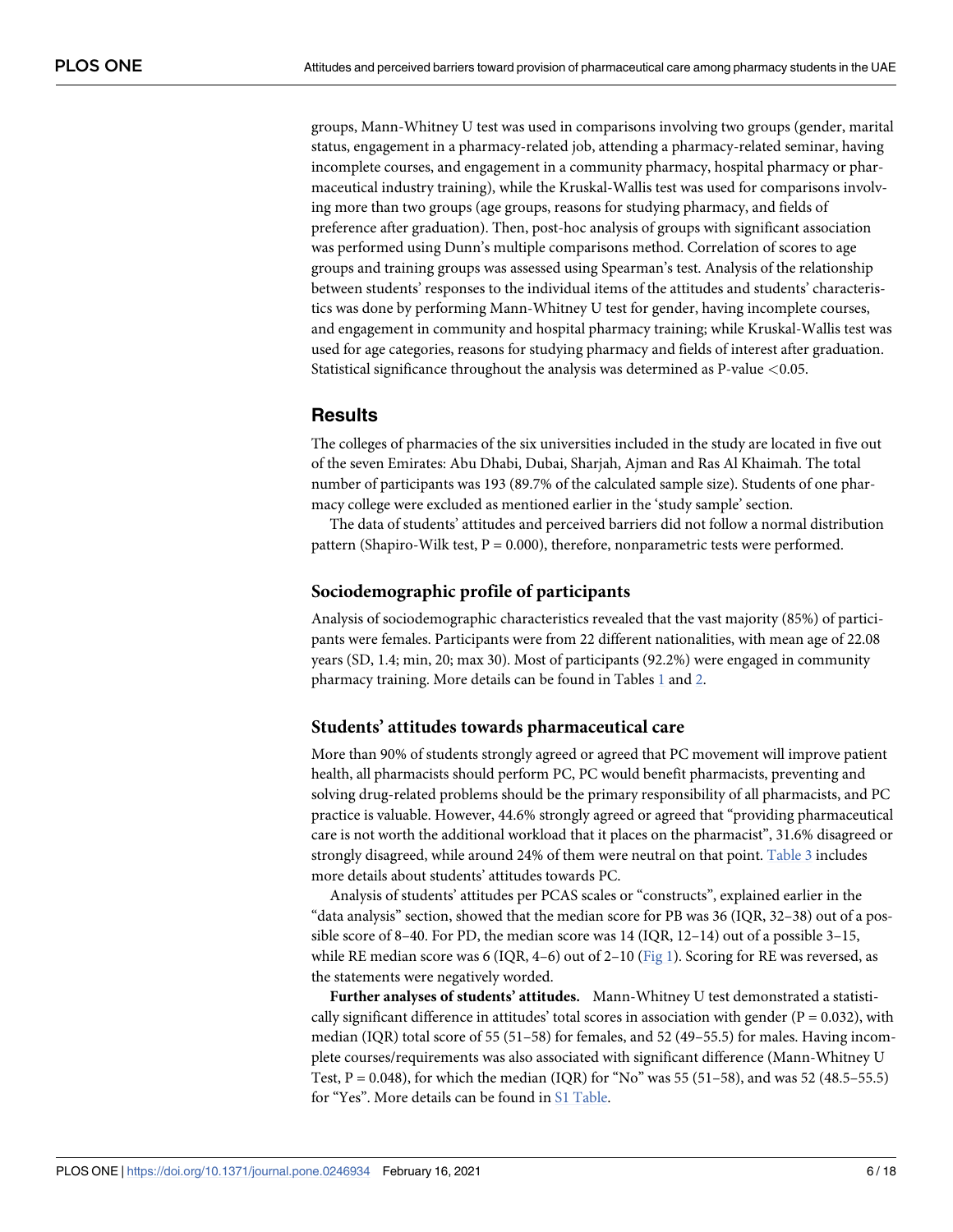| Characteristics                                                                                                                       | n(%)       |  |  |  |  |
|---------------------------------------------------------------------------------------------------------------------------------------|------------|--|--|--|--|
| Gender                                                                                                                                |            |  |  |  |  |
| Female                                                                                                                                | 164(85)    |  |  |  |  |
| Male                                                                                                                                  | 29(15)     |  |  |  |  |
| <b>Country of Origin</b>                                                                                                              |            |  |  |  |  |
| Arab (non-UAE)                                                                                                                        | 165(85.5)  |  |  |  |  |
| Non-Arab                                                                                                                              | 23 (11.9)  |  |  |  |  |
| <b>UAE</b>                                                                                                                            | 5(2.6)     |  |  |  |  |
| Age                                                                                                                                   |            |  |  |  |  |
| $<$ 21                                                                                                                                | 74 (38.3)  |  |  |  |  |
| $22 - 23$                                                                                                                             | 94 (48.7)  |  |  |  |  |
| >23                                                                                                                                   | 25(13)     |  |  |  |  |
| <b>Marital status</b>                                                                                                                 |            |  |  |  |  |
| Married                                                                                                                               | 6(3.1)     |  |  |  |  |
| Unmarried                                                                                                                             | 187 (96.9) |  |  |  |  |
| Reason for studying pharmacy                                                                                                          |            |  |  |  |  |
| Self-will                                                                                                                             | 134 (69.4) |  |  |  |  |
| Influence of friends or seniors                                                                                                       | 16(8.3)    |  |  |  |  |
| Forced by family                                                                                                                      | 31(16.1)   |  |  |  |  |
| Others                                                                                                                                | 12(6.2)    |  |  |  |  |
| Are you currently engaged in a pharmacy-related job?                                                                                  |            |  |  |  |  |
| No                                                                                                                                    | 180 (93.3) |  |  |  |  |
| Yes                                                                                                                                   | 13(6.7)    |  |  |  |  |
| Do you have any incomplete courses/requirements that will postpone your graduation?                                                   |            |  |  |  |  |
| No                                                                                                                                    | 176 (91.2) |  |  |  |  |
| Yes                                                                                                                                   | 17(8.8)    |  |  |  |  |
| Have you attended any pharmacy related seminar, symposium, workshop other than academic requirements<br>during your pharmacy studies? |            |  |  |  |  |
| N <sub>0</sub>                                                                                                                        | 34 (17.6)  |  |  |  |  |
| Yes                                                                                                                                   | 159 (82.4) |  |  |  |  |
| What is the field of preference after completion of your Pharmacy degree                                                              |            |  |  |  |  |
| Hospital pharmacy                                                                                                                     | 85 (44)    |  |  |  |  |
| <b>Community pharmacy</b>                                                                                                             | 19(9.8)    |  |  |  |  |
| Pharmaceutical marketing                                                                                                              | 34 (17.6)  |  |  |  |  |
| Pharmaceutical industry                                                                                                               | 19(9.8)    |  |  |  |  |
| Others                                                                                                                                | 20(10.4)   |  |  |  |  |
| More than one interest                                                                                                                | 16(8.3)    |  |  |  |  |
| https://doi.org/10.1371/journal.pone.0246934.t001                                                                                     |            |  |  |  |  |

#### <span id="page-6-0"></span>**[Table 1.](#page-5-0) Sociodemographic characteristics of participants.**

#### **[Table 2.](#page-5-0) Students' engagement in internship/training.**

| Internship/Training            | n(%)       | Mean days | Median (IQR) days |
|--------------------------------|------------|-----------|-------------------|
| Community pharmacy             | 178 (92.2) | 31.2      | $30(17.7-40)$     |
| <b>Hospital pharmacy</b>       | 125(64.8)  | 37.2      | $30(15-58)$       |
| <b>Pharmaceutical industry</b> | 82(42.5)   | 13.27     | $14(10-15)$       |

IQR, Interquartile range.

<https://doi.org/10.1371/journal.pone.0246934.t002>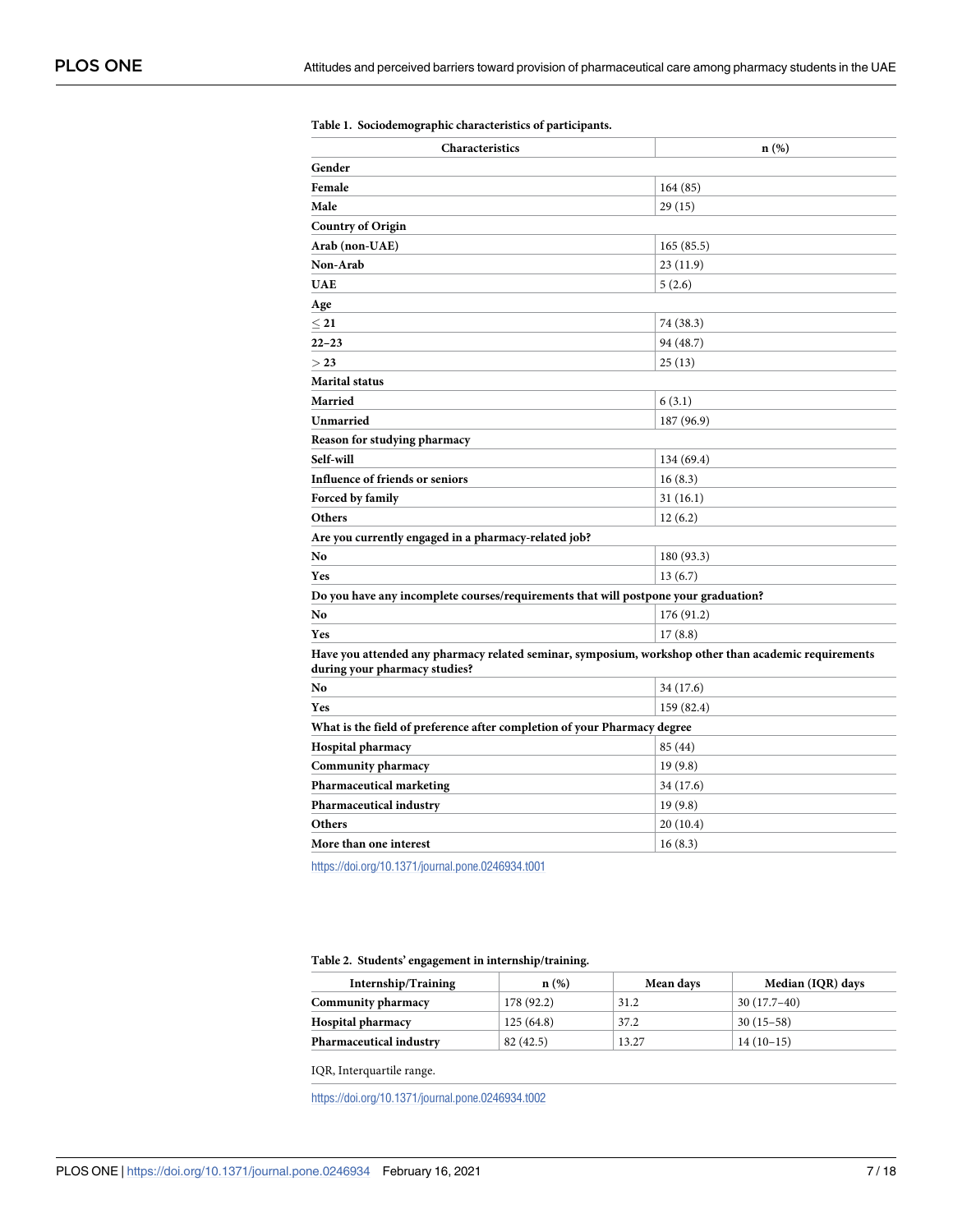#### <span id="page-7-0"></span>**[Table 3.](#page-5-0) Students' attitudes towards pharmaceutical care per PCAS item.**

| Item                                                                                                                               | Response, n (%)   |              |              |                 |                      | Median (IQR) |
|------------------------------------------------------------------------------------------------------------------------------------|-------------------|--------------|--------------|-----------------|----------------------|--------------|
|                                                                                                                                    | Strongly<br>agree | Agree        | Neutral      | <b>Disagree</b> | Strongly<br>disagree | scores       |
| 1. All pharmacists should perform pharmaceutical care                                                                              | 132(68.4)         | 48<br>(24.9) | 9(4.7)       | 3(1.6)          | 1(0.5)               | $5(4-5)$     |
| 2. Primary responsibility of pharmacists in all health care settings should be to<br>prevent and solve medication-related problems | 126(65.3)         | 49<br>(25.4) | 11(5.7)      | 6(3.1)          | 1(0.5)               | $5(4-5)$     |
| 3. Pharmacists primary responsibility should be to practice pharmaceutical care                                                    | 111(57.5)         | 61<br>(31.6) | 17(8.8)      | 2(1)            | 2(1)                 | $5(4-5)$     |
| 4. Pharmacy students can perform pharmaceutical care during their clerkship/<br>internship                                         | 68 (35.2)         | 86<br>(44.6) | 33<br>(17.1) | 4(2.1)          | 2(1)                 | $4(4-5)$     |
| 5. I think the practice of pharmaceutical care is valuable                                                                         | 115(59.6)         | 59<br>(30.6) | 16(8.3)      | 3(1.6)          | 0(0)                 | $5(4-5)$     |
| 6. Providing pharmaceutical care takes too much time and effort*                                                                   | 5(2.6)            | 27(14)       | 56(29)       | 62(32.1)        | 43(22.3)             | $2(2-3)$     |
| 7. I would like to perform pharmaceutical care as a pharmacist practitioner                                                        | 85 (44)           | 76<br>(39.4) | 23<br>(11.9) | 5(2.6)          | 4(2.1)               | $4(4-5)$     |
| 8. Providing pharmaceutical care is professionally rewarding                                                                       | 89(46.1)          | 76<br>(39.4) | 20<br>(10.4) | 7(3.6)          | 1(0.5)               | $4(4-5)$     |
| 9. I feel that pharmaceutical care is the right direction for the profession to be<br>headed                                       | 98 (50.8)         | 62<br>(32.1) | 28<br>(14.5) | 3(1.6)          | 2(1)                 | $5(4-5)$     |
| 10. I feel that the pharmaceutical care movement would benefit pharmacists                                                         | 112(58)           | 67<br>(34.7) | 11(5.7)      | 3(1.6)          | 0(0)                 | $5(4-5)$     |
| 11. I feel that the pharmaceutical care movement will improve patient health                                                       | 135(69.9)         | 49<br>(25.4) | 9(4.7)       | 0(0)            | 0(0)                 | $5(4-5)$     |
| 12. I feel that practicing pharmaceutical care will benefit my professional career as<br>a pharmacy practitioner                   | 120(62.2)         | 53<br>(27.5) | 18(9.3)      | 2(1)            | 0(0)                 | $5(4-5)$     |
| 13. Providing pharmaceutical care is not worth the additional workload that it<br>places on the pharmacist <sup>*</sup>            | 26(13.5)          | 60<br>(31.1) | 46<br>(23.8) | 29(15.0)        | 32(16.6)             | $3(2-4)$     |

� Scoring for item 6 and 13 is reversed, as the statements were negatively worded. IQR, Interquartile range.

<https://doi.org/10.1371/journal.pone.0246934.t003>

PB score showed a statistically significant difference associated with gender (Mann-Whitney U test,  $P = 0.017$ ). Median score for PB was 36 (IQR, 32–38) for females, and 34 (IQR, 31– 36) for males. There was a significant association with having incomplete courses/requirements and PD score (Mann-Whitney U test,  $P = 0.011$ ), for which the median (IQR) scores were 14 (13–15) for the group who did not have incomplete requirements, and 12 (10.5–14.5) for those who had. Engagement in community pharmacy training was also associated with a statistically significant difference in PD (Mann Whitney U test, P = 0.025). Median (IQR) scores were 14 (12–15) for those who were engaged, and 15 (14–15) for the others. (Details in [S2 Table\)](#page-14-0). The relationship between individual PCAS items and students' characteristics was analyzed using Mann-Whitney U test and Kruskal-Wallis test. Female gender, not having incomplete courses or requirements, and not taking community pharmacy training were all associated with significantly higher median scores of several items of attitudes (P*<*0.05). Details of the items which showed significant association with the characteristics can be found in [S3 Table](#page-14-0). Assessment by using Spearman's correlation test showed no statistically significant correlation between PCAS individual items and age groups (P *>* 0.05). Community and hospital pharmacy training were grouped into 4 groups according to the duration of engagement: "0 days", "1–20 days", "21–40 days" and "*>* 40 days". Spearman's test showed weak negative correlation between the statement "I feel that practicing pharmaceutical care will benefit my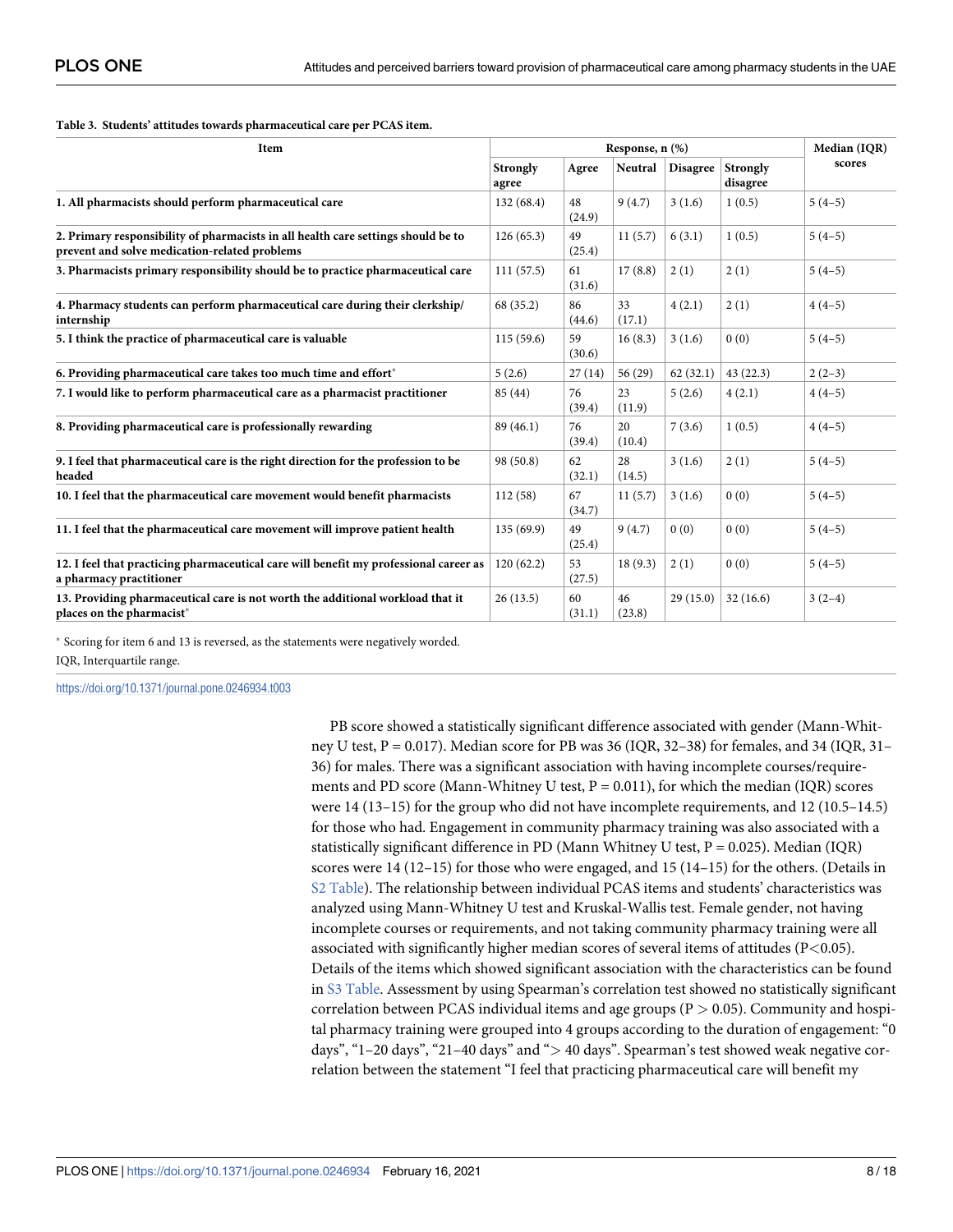<span id="page-8-0"></span>



<https://doi.org/10.1371/journal.pone.0246934.g001>

professional pharmacy career as a pharmacy practitioner" and community pharmacy training duration groups (correlation coefficient,  $-0.151$ ; P = 0.037).

## **Students' perceived barriers to providing pharmaceutical care**

Twenty-three out of twenty-five items were strongly agreed or agreed upon as barriers towards PC by 50% or more of participants [\(Table 4](#page-9-0)). More than half of the students (53.4%) strongly agreed that "poor image of the pharmacist's role in society" is a barrier, with another 25.4% agreeing with that statement. A lack of a private counseling area, space, or inappropriate pharmacy layout was perceived as a barrier by 78.8% of students as well. 38.4% of participants disagreed or strongly disagreed with the statement "Inability to deal with the opposite gender", 24.4% were neutral, while it received agreement of 37.3%, making it the perceived barrier with the highest disagreement.

**Further analyses of students' perceived barriers.** The perceived barriers' score was significantly associated with engagement in hospital pharmacy (Mann-Whitney U test,  $P = 0.002$ ); for the engaged group the median score was 94 (IQR 85–104.5), while the group that was not engaged had a median score of 87 (IQR 79–98.75). [S4 Table](#page-14-0) summarizes the perceived barriers vs participants' characteristics.

Spearman's correlation test showed a weak negative correlation between community pharmacy training duration groups and some barriers items: absence of legislation, absence of regulations or healthcare policy, lack of therapeutic knowledge and clinical problem-solving skills, inadequate training, lack of self-confidence, and lack of data on the proven value of providing pharmaceutical care. On the other hand, there was a positive correlation between hospital pharmacy training duration groups and absence of legislation, absence of regulations or healthcare policy, lack of access to the patient medical record in the pharmacy, lack of support from administration, and lack of patient demand [\(S5 Table](#page-14-0)). A total of 16 students responded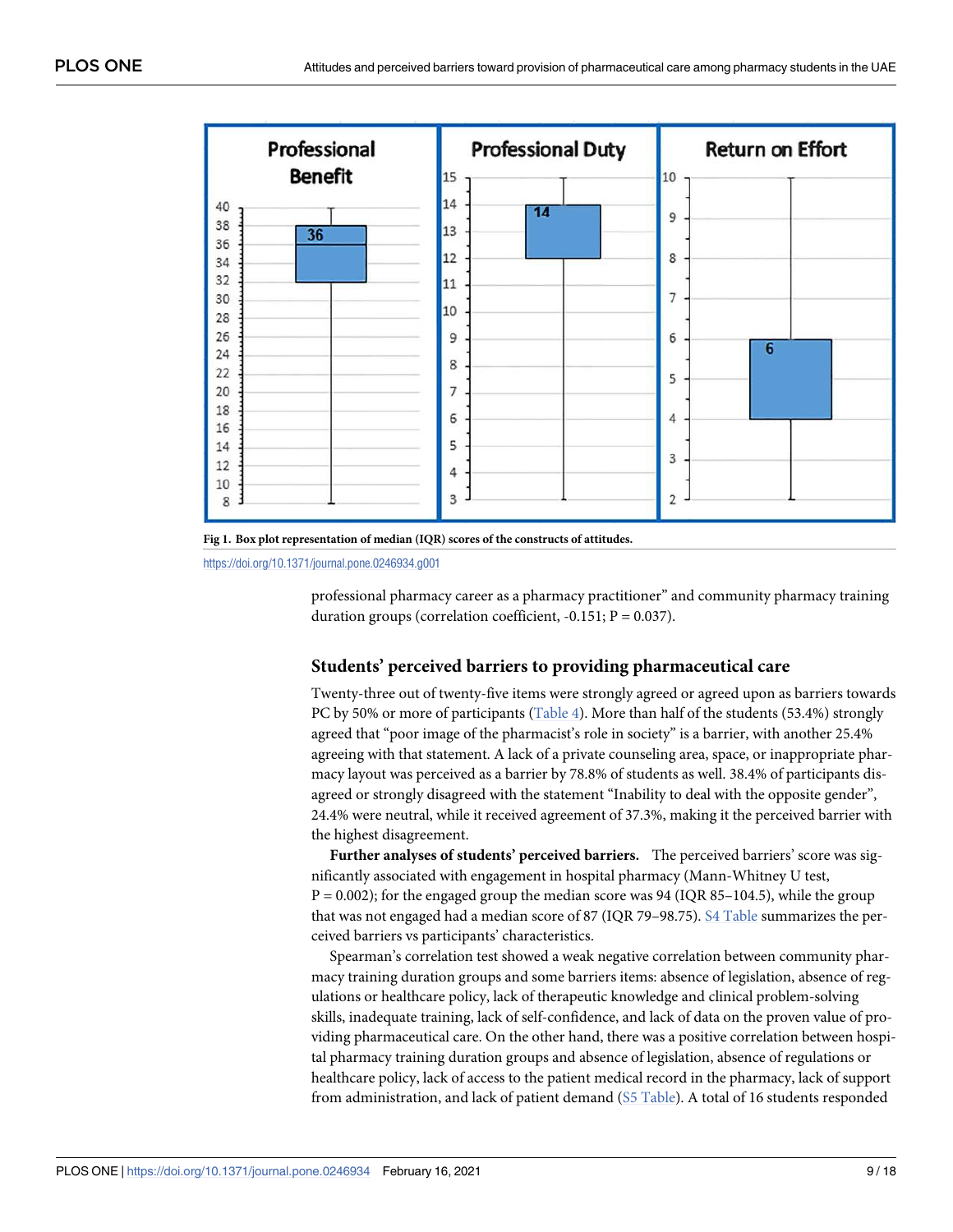#### <span id="page-9-0"></span>**[Table 4.](#page-8-0) Students' perceived barriers to pharmaceutical care provision.**

| Item                                                                                                                            | Response, n (%)   |              |              |                 |                      | Median (IQR) |
|---------------------------------------------------------------------------------------------------------------------------------|-------------------|--------------|--------------|-----------------|----------------------|--------------|
|                                                                                                                                 | Strongly<br>agree | Agree        | Neutral      | <b>Disagree</b> | Strongly<br>disagree | scores       |
| 1. Inadequate drug information resources in the pharmacy                                                                        | 33 (17.1)         | 83 (43)      | 35<br>(18.1) | 35(18.1)        | 7(3.6)               | $4(3-4)$     |
| 2. Lack of access to the patient medical record in the pharmacy                                                                 | 50 (25.9)         | 72<br>(37.3) | 36<br>(18.7) | 27(14)          | 8(4.1)               | $4(3-5)$     |
| 3. Lack of therapeutic knowledge and clinical problem-solving skills                                                            | 39(20.2)          | 71<br>(36.8) | 39<br>(20.2) | 35(18.1)        | 9(4.7)               | $4(3-4)$     |
| 4. Lack of understanding of pharmaceutical care                                                                                 | 42(21.8)          | 67<br>(34.7) | 39<br>(20.2) | 37(19.2)        | 8(4.1)               | $4(3-4)$     |
| 5. Inadequate training in pharmaceutical care                                                                                   | 71 (36.8)         | 58<br>(30.1) | 34<br>(17.6) | 26(13.5)        | 4(2.1)               | $4(3-5)$     |
| 6. Lack of private counseling area, space, or inappropriate pharmacy layout                                                     | 77 (39.9)         | 75<br>(38.9) | 18 (9.3)     | 21(10.9)        | 2(1)                 | $4(4-5)$     |
| 7. Inadequate technology in the pharmacy                                                                                        | 51(26.4)          | 62<br>(32.1) | 45<br>(23.3) | 24 (12.4)       | 11(5.7)              | $4(3-5)$     |
| 8. Lack of self-confidence                                                                                                      | 37(19.2)          | 52<br>(26.9) | 57<br>(29.5) | 30(15.5)        | 17(8.8)              | $3(3-4)$     |
| 9. Lack of pharmacist time to provide pharmaceutical care                                                                       | 60(31.1)          | 67<br>(34.7) | 37<br>(19.2) | 23(11.9)        | 6(3.1)               | $4(3-5)$     |
| 10. Poor image of pharmacist's role in society                                                                                  | 103(53.4)         | 49<br>(25.4) | 20<br>(10.4) | 15(7.8)         | 6(3.1)               | $5(4-5)$     |
| 11. Inadequate (hospital and community pharmacy) internship period                                                              | 59 (30.6)         | 58<br>(30.1) | 40<br>(20.7) | 32(16.6)        | 4(2.1)               | $4(3-5)$     |
| 12. Negative attitudes of pharmacists towards pharmaceutical care                                                               | 47 (24.4)         | 60<br>(31.1) | 41<br>(21.2) | 40(20.7)        | 5(2.6)               | $4(3-4)$     |
| 13. Lack of communication skills                                                                                                | 39(20.2)          | 68<br>(35.2) | 40<br>(20.7) | 41(21.2)        | 5(2.6)               | $4(3-4)$     |
| 14. Inadequate staff                                                                                                            | 33 (17.1)         | 69<br>(35.8) | 51<br>(26.4) | 33(17.1)        | 7(3.6)               | $4(3-4)$     |
| 15. Lack of physicians' trust in pharmacists' abilities                                                                         | 69 (35.8)         | 67<br>(34.7) | 37<br>(19.2) | 16(8.3)         | 4(2.1)               | $4(3-5)$     |
| 16. Lack of support from administration                                                                                         | 51 (26.4)         | 79<br>(40.9) | 49<br>(25.4) | 9(4.7)          | 5(2.6)               | $4(3-5)$     |
| 17. Absence of legislation for pharmaceutical care                                                                              | 47(24.4)          | 65<br>(33.7) | 56 (29)      | 20(10.4)        | 5(2.6)               | $4(3-4)$     |
| 18. Absence of regulations or healthcare policy for pharmaceutical care                                                         | 39(20.2)          | 66<br>(34.2) | 50<br>(25.9) | 30(15.5)        | 8(4.1)               | $4(3-4)$     |
| 19. Inability to deal with the opposite gender                                                                                  | 34 (17.6)         | 38<br>(19.7) | 47<br>(24.4) | 60(31.1)        | 14(7.3)              | $3(2-4)$     |
| 20. Lack of motive or economic incentive                                                                                        | 44 (22.8)         | 72<br>(37.3) | 53<br>(27.5) | 20(10.4)        | 4(2.1)               | $4(3-4)$     |
| 21. Lack of data on the proven value of providing pharmaceutical care                                                           | 39(20.2)          | 66<br>(34.2) | 58<br>(30.1) | 24 (12.4)       | 6(3.1)               | $4(3-4)$     |
| 22. Pharmaceutical care involves major changes in practice                                                                      | 55(28.5)          | 80<br>(41.5) | 38<br>(19.7) | 20(10.4)        | 0(0)                 | $4(3-5)$     |
| 23. Lack of patient demand and acceptance of pharmaceutical care                                                                | 48 (24.9)         | 66<br>(34.2) | 54 (28)      | 22(11.4)        | 3(1.6)               | $4(3-4)$     |
| 24. Resistance from other healthcare providers                                                                                  | 54 (28)           | 81 (42)      | 40<br>(20.7) | 17(8.8)         | 1(5)                 | $4(3-5)$     |
| 25. Lack of early exposure of pharmacy students to the principles and practices of<br>pharmaceutical care in pharmacy education | 65 (33.7)         | 65<br>(33.7) | 34<br>(17.6) | 27(14)          | 2(1)                 | $4(3-5)$     |

IQR, Interquartile range.

<https://doi.org/10.1371/journal.pone.0246934.t004>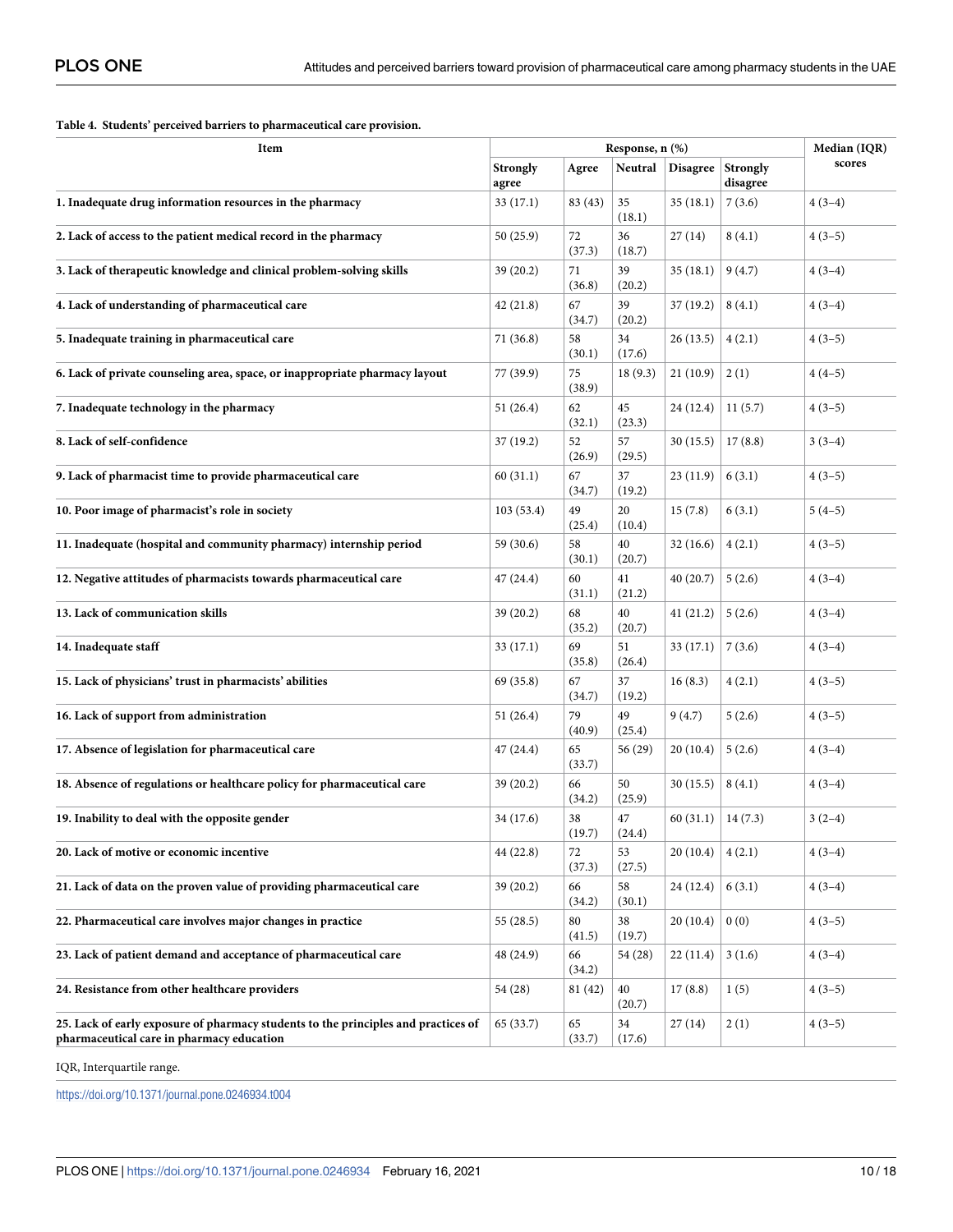<span id="page-10-0"></span>to barriers' item 26 "Any other barriers you can think of". Some of them mentioned several perceived barriers. Responses were related to economic, financial and motivational barriers (6 responses), insufficient practical training of students (4), communication barriers (3), poor image of pharmacist (2), pharmacists' negative attitudes (1), insurance issues (1) and lack of a defined job for clinical pharmacists (1).

# **Discussion of key findings**

The study showed that final year pharmacy students in the UAE have a positive attitude towards the provision of PC. This result is consistent with findings in similar studies in Saudi Arabia [[37](#page-16-0), [38](#page-16-0)], Kuwait [\[39,](#page-16-0) [40\]](#page-16-0), Qatar [\[40,](#page-16-0) [41\]](#page-16-0), the United States [[42](#page-16-0)], Nigeria [[30\]](#page-16-0), Poland [\[35\]](#page-16-0), Nepal [[4\]](#page-15-0), Ethiopia [\[34\]](#page-16-0) and Cuba [\[28\]](#page-16-0), while Rahim and Nesar [\[32\]](#page-16-0) reported that pharmacy students in a university in Pakistan had a "moderately positive attitude" toward PC. Our findings suggest that the current curricula of pharmacy colleges in UAE are effective in terms of enhancing positive attitudes of pharmacy students toward PC.

Responses of participants were mostly positive to the items of "professional benefit" and "professional duty" constructs of the PCAS questionnaire, while the two items of "return on effort" received less distinct responses. More than half of the students disagreed that PC takes too much time and effort. Martin and Chisholm [[42](#page-16-0)] also reported disagreement of 67% of respondents in a cross-validation study of the PCAS tool, from analysis of responses of 89 pharmacy students of the second year at the University of Georgia, US. However, other studies  $[4, 28, 34, 37, 38, 40, 41]$  $[4, 28, 34, 37, 38, 40, 41]$  $[4, 28, 34, 37, 38, 40, 41]$  $[4, 28, 34, 37, 38, 40, 41]$  $[4, 28, 34, 37, 38, 40, 41]$  $[4, 28, 34, 37, 38, 40, 41]$  $[4, 28, 34, 37, 38, 40, 41]$  $[4, 28, 34, 37, 38, 40, 41]$  $[4, 28, 34, 37, 38, 40, 41]$  $[4, 28, 34, 37, 38, 40, 41]$  $[4, 28, 34, 37, 38, 40, 41]$  $[4, 28, 34, 37, 38, 40, 41]$  $[4, 28, 34, 37, 38, 40, 41]$  observed mostly an agreement with that statement. On the other hand, only one-third of participants in our study disagreed that "providing pharmaceutical care is not worth the additional workload that it places on the pharmacist", with another quarter giving neutral response, indicating rather negative responses from a considerable number of students. A probable justification may be the absence of incentive or reward schemes that aim to motivate pharmacists to provide more advanced services. Another reason may be that PC is still a new concept in the UAE, taught in universities but not implemented in most of the pharmacy settings yet. The majority of training sites for students offer only the traditional pharmacy services. We expect if students have their internship/ training in settings with wellimplemented PC services, they may realize the value of PC, especially the health benefits and impact PC creates on clinical outcomes. The response from students in our study may resemble findings reported by Rahim and Nesar in their study of 200 pharmacy students' attitudes toward PC in Karachi, Pakistan, as "students answered moderately" to that item. Rahim and Nesar reported that facilities in which students can practice PC are lacking in Pakistan [\[32\]](#page-16-0). Similarly, Baral et al in their study of final year undergraduate pharmacy students' attitudes toward provision of pharmaceutical care in Nepal, reported the agreement of half of the students, and disagreement of around one-third, that PC is not worth the additional workload it places on the pharmacist. Baral et al mentioned a similar situation of lack of focus on PC in pharmacy training sites in Nepal  $[4]$ . Around two-thirds of pharmacy students who participated in a study by Ahmed et al [[38](#page-16-0)] in Al-Kharj, Saudi Arabia, also agreed that PC is not worth the additional workload. Tsega et al observed a disagreement of around 40% of participants in their study. Participants included in Tsega's research have completed 1 year of clinical clerkship with a focus on PC [[34](#page-16-0)]. Other researchers observed higher rates of disagreement to this statement [\[29,](#page-16-0) [37,](#page-16-0) [39–42\]](#page-16-0), indicating more positive responses for that particular point.

Engagement in community or hospital pharmacy training seemed not to influence attitudes' scores. Nevertheless, we observed, interestingly, that students who were engaged in community pharmacy training responded less positively to the items "All pharmacists should perform pharmaceutical care", "I think the practice of pharmaceutical care is valuable", "I feel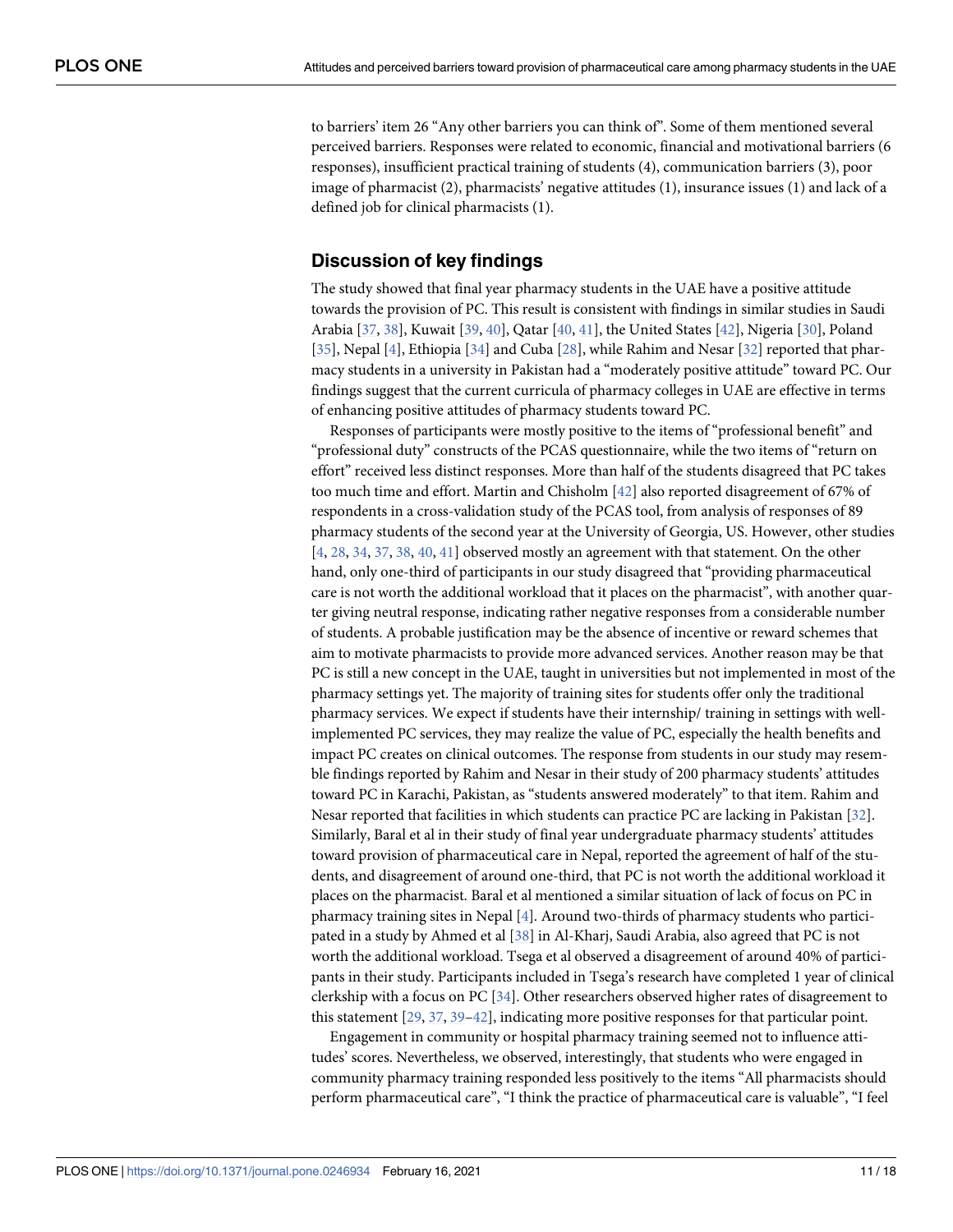<span id="page-11-0"></span>that the pharmaceutical care movement will improve patient health", and "providing pharmaceutical care is not worth the additional workload that it places on the pharmacist". El Hajj et al  $[41]$  $[41]$  $[41]$  reported a similar finding, associating more practical experience with lower positive attitude scores. The finding was attributed to the "mismatch" between university curricula and real-life pharmacy practice. Similarly, Udeogaranya et al [\[30\]](#page-16-0) suggested that pharmacy experience did not improve students' attitudes toward PC. Ubaka et al [[31](#page-16-0)] conducted a before-andafter study in Nigeria to evaluate the effect of clerkship on students' attitudes toward PC. They concluded that clinical clerkship courses positively influence PB aspect, but not PD nor RE. On the other hand, Huang et al reported that clerkship will improve students' understanding and attitudes toward PC, despite required amendments [\[36\]](#page-16-0). Our observation was not consistent with these conclusions. In fact, we observed a negative correlation, although weak, between responses to the statement "I feel that practicing pharmaceutical care will benefit my professional pharmacy career as a pharmacy practitioner" and community pharmacy training duration groups.

We observed higher positive attitudes with females compared to males, consistent with findings by Al Arifi (Saudi Arabia) [\[37\]](#page-16-0) and Udeogaranya et al (Nigeria) [[30](#page-16-0)], while Baral et al [\[4](#page-15-0)] did not find a statistically significant difference in attitudes among genders. Upon analyzing gender association with PCAS scales scores, females had significantly higher PB scores, but not PD nor RE.

Although students who were 22–23 years of age had a slightly higher PD score compared to those above 23 years, age did not seem to have a significant influence on students' attitudes in our study, probably due to the proximity of age among participants.

Students who had incomplete courses or requirements that may delay their graduation had a less positive attitude compared to those who will graduate without delay. It is unclear whether this influence was due to the fact students without incomplete requirements had more courses, theoretical or practical, or due to difference in academic level or grade point average (GPA), implied by having incomplete requirements. Our study was not intended to assess attitudes according to GPA, therefore we did not ask about this information. Baral et al [\[4](#page-15-0)] observed an association between having incomplete requirements and the items "Providing PC is professionally rewarding" and "I feel that PC movement will improve patient health". However, by comparing the results, both groups had similar median scores for both items.

Participants agreed to most of the barriers against provision of PC mentioned in our study. Among these perceived barriers, poor image of pharmacist's role in society ranked the highest. Other researchers [\[4](#page-15-0), [38](#page-16-0), [41](#page-16-0)] also had similar negative observations regarding pharmacists' image, while Awaisu et al [[40](#page-16-0)] reported such perception among participants from Kuwait. Pharmacists in the UAE are still trapped in the frame of the traditional role, mostly dispensing. Hasan et al [\[5](#page-15-0)] reported that enhanced services were still not offered in majority of pharmacies in the UAE. Offering consultation services has been suggested to improve the image of pharmacists [\[46\]](#page-17-0). PC services may help in overcoming the stereotypical image of pharmacists in the society.

A lack of private counseling area, space, or inappropriate pharmacy layout, as well, was highly perceived as a barrier. This is consistent with findings in other countries  $[4, 38-41]$  $[4, 38-41]$  $[4, 38-41]$  $[4, 38-41]$  $[4, 38-41]$  $[4, 38-41]$  $[4, 38-41]$ . In a 2017 study [[7](#page-15-0)] conducted in Dubai and Sharjah, only 10% of the surveyed pharmacies had a private counseling area. Having a counseling area is not mentioned among the Licensing of a Pharmaceutical Facility requirements on MOHAP website [[47](#page-17-0)], while DHA Pharmacy Inspection Checklist [\[48\]](#page-17-0) states the patient consultation area as "optional". Assigning a private area for counseling purpose may predict quality of counseling [[49](#page-17-0)], help in encouraging patient counseling, and give enough privacy and comfort for the patient.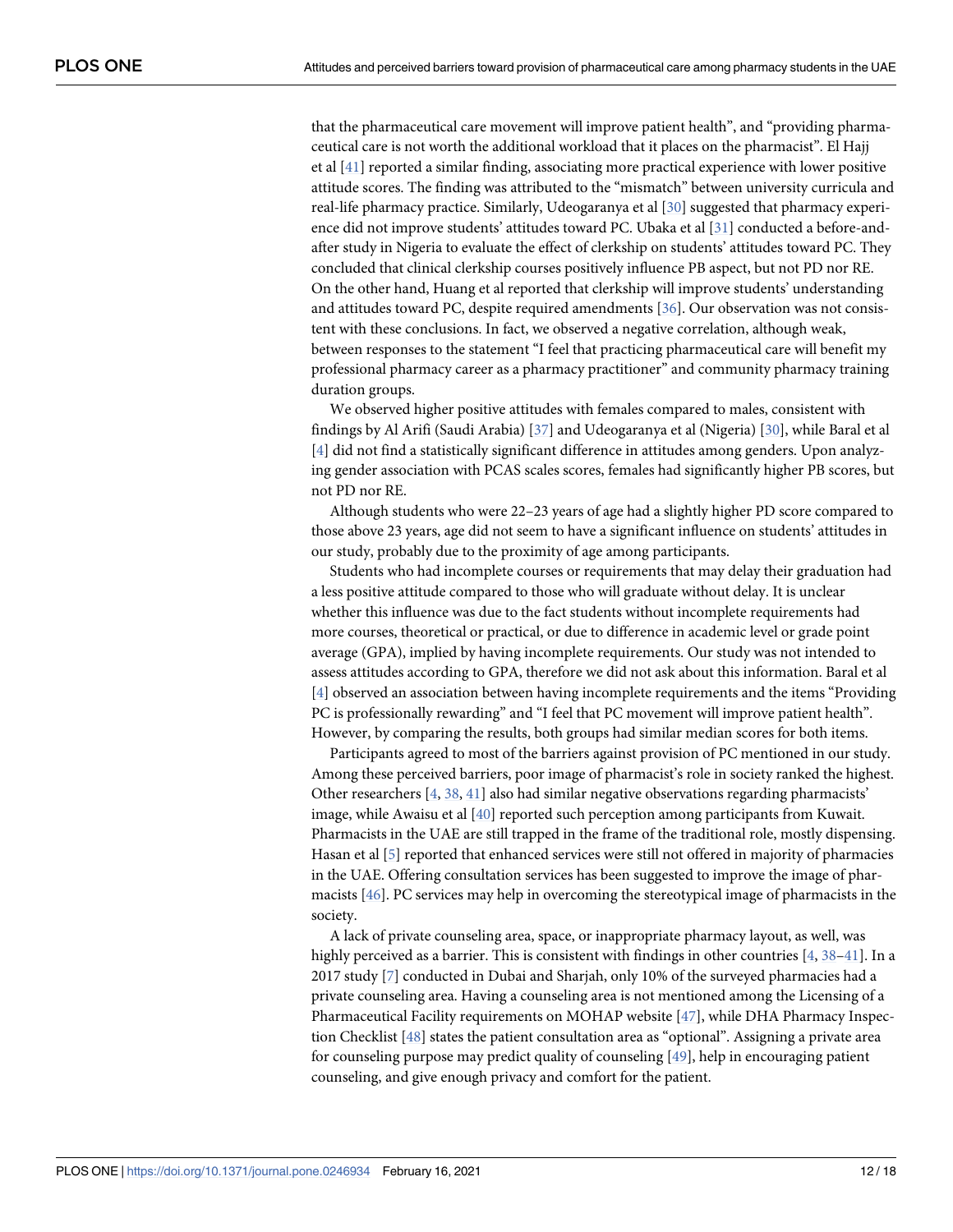<span id="page-12-0"></span>Resistance from other healthcare providers and lack of physicians' trust were also highly agreed upon as barriers among our participants. Katoue et al [[39](#page-16-0)] conducted a study on 126 pharmacy students at Faculty of Pharmacy, Kuwait University, and also observed an agreement among more than 70% of respondents that "lack of physicians' trust in the pharmacists' abilities", "lack of communication/coordination with physicians' and "physicians will not accept pharmacists' new role" were barriers against PC provision. In 2015, Hasan et al [[50](#page-17-0)] interviewed 53 physicians about their attitudes toward providing primary care services in community pharmacies. Despite showing support to the idea of involving the pharmacist in primary care services, physicians had some reservations about involving the pharmacists in other tasks, stating "concern with pharmacists' competence, potential 'conflict of interest' associated with community pharmacy as a business, patient safety and territorial control" as the rationale for their opinions. Physicians and other HCPs' attitudes, perceptions and concerns toward provision of PC services by pharmacists are worth further studying. Such studies will help address their concerns or correct any misconceptions. Awareness should be spread among other HCPs about the importance of PC, as well as to identify and correct misconceptions. Including tutorials about PC in curricula of medical, nursing and other relevant colleges may improve other HCPs' attitude, understanding and perceptions about PC services.

The barrier which received the highest disagreement was "inability to deal with the opposite gender", with slightly less than 40% disagreeing to the statement, and a similar percentage agreeing. El Hajj and his colleagues [\[41\]](#page-16-0) observed a higher disagreement to this barrier in their work, of around two-thirds of participants.

Other studies [\[4,](#page-15-0) [38–41\]](#page-16-0) reported a lack of access to patients' medical records, organizational barriers, inadequate training, and inadequate drug information resources as perceived barriers toward provision of PC among pharmacy students. In our study, although to a less extent compared to the previously mentioned barriers, these barriers were also perceived as obstacles in the way of providing PC.

More barriers were perceived by students engaged in hospital pharmacy training, and there was a weak positive correlation between training duration and agreement to the barriers: absence of legislation, absence of regulations or policy, lack of access to medical records, lack of support from administration and lack of patient demand.

Inadequate training in PC, inadequate (hospital and community pharmacy) internship period, and a lack of early exposure to the principles and practices of PC in pharmacy education were perceived as barriers by around two-thirds of students. Theoretical curricula should emphasize the importance of PC early in the journey of pharmacy students. They should also be able to practice it during their training by interacting with, assessing, monitoring and counseling patients  $[41]$ . They should be given the chance to identify drug-related problems, document, and interact with other HCPs. Preceptors who supervise the hospital and community pharmacy training should also have deep understanding, knowledge, experience and skills in PC provision, in order to be up to the required standard. Although we did not notice a clear link between attitudes towards PC and practical exposure, well-structured and conducted training courses or internship may enhance the knowledge and skills of pharmacy students required to excel the provision of PC. Assessing knowledge and skills was not in the scope of our study.

### **Strengths and limitations**

The strength of this study is that it is the first in the UAE, to investigate the attitudes and perceived barriers of pharmacy students toward provision of PC. Besides, it is a nationwide study, including six out of the seven pharmacy colleges having students in final year, and distributed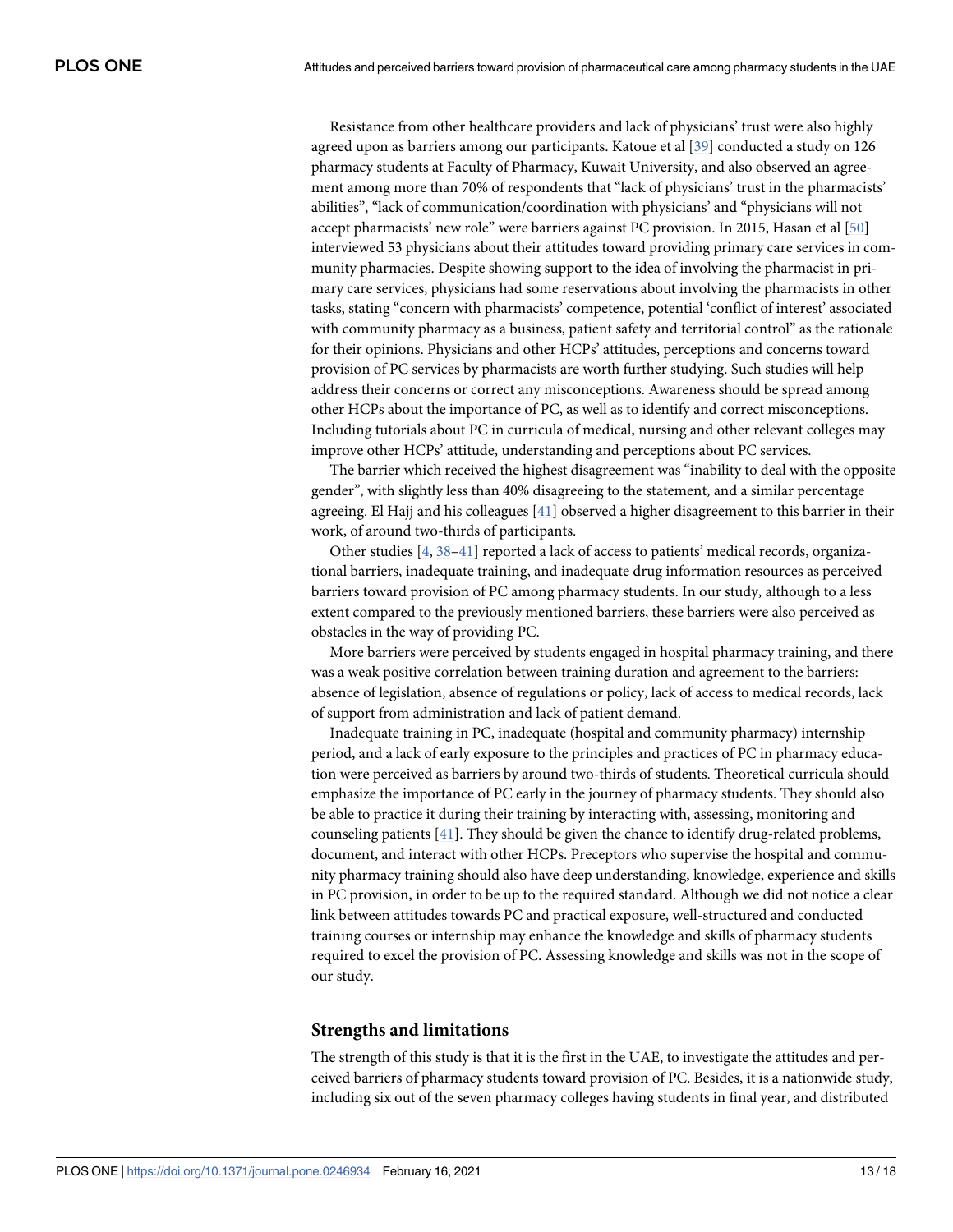in five of the seven Emirates, thus representing nationwide students. Although exclusion of one college, due to the cancellation of physical classrooms as a result of the Coronavirus (COVID– 19) outbreak, may be a limitation, we believe the participants were highly representative of the final year pharmacy students in UAE. According to our calculations, the sample size was adequate, gender ratio was estimated to be close to the actual ratio, and participants were from diverse origins somehow resembling the actual diversity in UAE universities. Our results may not be generalized to pharmacy students from other levels, diploma or postgraduate pharmacy students. Results may also not be generalized to pharmacy students in other countries. However, there is a global implication in the students' attitudes and understandings of PC in this study, keeping in mind that participants were from different backgrounds and nationalities which somehow reflects the actual diversity in the UAE. Following graduation, some of these students may work in their countries where pharmaceutical care practice may be different.

The present study had a few limitations. Authors in this research did not compare between attitudes of students in relation to their colleges, nor between Bachelor of Pharmacy (BPharm) and Doctor of Pharmacy (PharmD) programs. The survey tool was a self-report questionnaire filled by students with the presence of the investigator. Therefore, responses may be subject to social desirability bias, suggesting a possibility that students tended to respond in a way that is more desirable rather than their actual opinions, which may be another limitation. The scope of the study was attitudes and perceived barriers towards PC, but did not assess the knowledge and skills required to provide PC.

## **Implications for practice**

Current curricula of pharmacy colleges in UAE seem effective in nurturing positive attitudes towards PC among students. However, curricula should emphasize the importance of PC early in their journey. Besides, implementation of well-structured training/internship where students can practice pharmaceutical care themselves, under the supervision of competent preceptors, may enhance students' knowledge and skills required for PC provision and make them perceive the true value and positive impact of pharmaceutical care. At the same time, measures should be taken on the national level to improve the image of pharmacists among other healthcare providers, such as adding tutorials about PC in curricula of other health sciences, as well as spreading awareness about PC among the public. Pharmacies should also accommodate a private space to allow for proper patient counseling.

## **Implications for research**

For future research, it is important to explore students' knowledge and skills in relation to PC. Evaluating students' knowledge, skills and attitudes in relation to PC per different curricula or training programs may give information about the optimal structure of the theoretical and practical PC courses. Exploring practicing pharmacists' knowledge, attitudes and perceived barriers to PC in UAE can greatly enrich our information about the current situation of pharmacy practitioners, and what plans and measures are required to overcome these barriers and enhance pharmaceutical care practices in UAE.

# **Conclusions**

Final year undergraduate pharmacy students in the United Arab Emirates showed positive attitudes toward pharmaceutical care. The current theoretical and practical curricula of pharmacy colleges may be satisfactory in terms of fostering positive attitudes among students. Female students and students who did not have incomplete requirements which may delay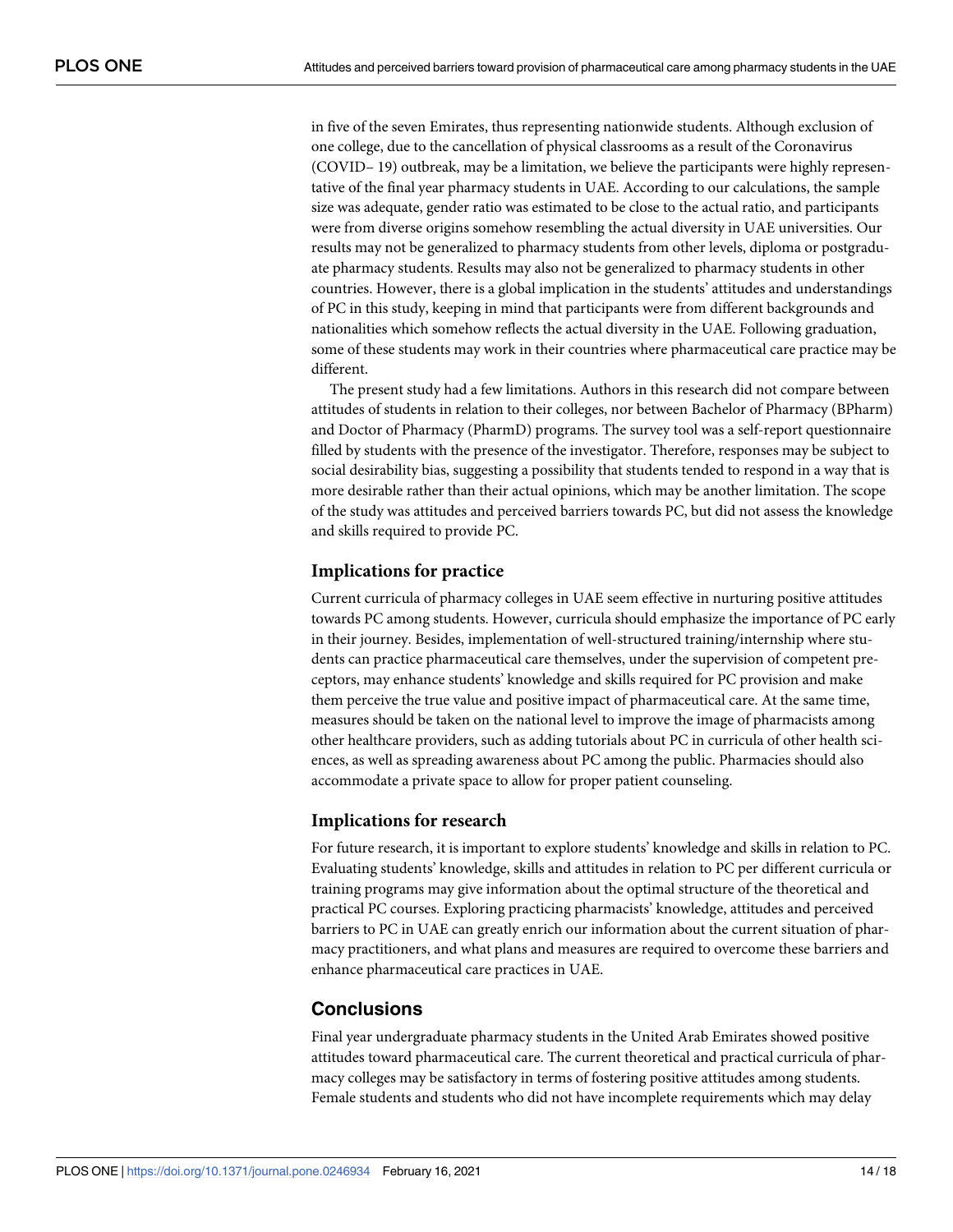<span id="page-14-0"></span>graduation displayed more positive attitudes. Age did not seem to significantly influence students' attitudes.

Several barriers against provision of PC were recognized by surveyed students. Poor image of a pharmacist's role in society and a lack of private counseling area or inappropriate pharmacy layout were the main barriers identified, among other barriers.

# **Supporting information**

**[S1 File.](http://www.plosone.org/article/fetchSingleRepresentation.action?uri=info:doi/10.1371/journal.pone.0246934.s001) Questionnaire form.**

(PDF)

**[S2 File.](http://www.plosone.org/article/fetchSingleRepresentation.action?uri=info:doi/10.1371/journal.pone.0246934.s002) Consent form.**

(PDF)

**[S1 Table.](http://www.plosone.org/article/fetchSingleRepresentation.action?uri=info:doi/10.1371/journal.pone.0246934.s003) Students' attitudes towards pharmaceutical care vs sociodemographic characteristics.**

(PDF)

**[S2 Table.](http://www.plosone.org/article/fetchSingleRepresentation.action?uri=info:doi/10.1371/journal.pone.0246934.s004) Scales of students' attitudes in relation to sociodemographic variables.** (PDF)

**[S3 Table.](http://www.plosone.org/article/fetchSingleRepresentation.action?uri=info:doi/10.1371/journal.pone.0246934.s005) Relationship between items of students' attitudes towards pharmaceutical care and sociodemographic characteristics categories.** (PDF)

**[S4 Table.](http://www.plosone.org/article/fetchSingleRepresentation.action?uri=info:doi/10.1371/journal.pone.0246934.s006) Perceived barriers towards pharmaceutical care vs sociodemographic characteristics.**

(PDF)

**[S5 Table.](http://www.plosone.org/article/fetchSingleRepresentation.action?uri=info:doi/10.1371/journal.pone.0246934.s007) Correlation between items of students' perceived barriers towards pharmaceutical care and training categories.** (PDF)

# **Acknowledgments**

We thank Dr Marie A. Chisholm-Burns for granting us the permission to use the PCAS tool. We acknowledge the support and cooperation of the deans, professors and coordinators of the participating pharmacy colleges. We thank Baral SR, Parajuli DR et al for providing the questionnaire tool, and Dr Sanah Hasan, Dr Nadir Kheir, Dr Rawya Kredly, Dr Zahraa Akkad and Dr Mohammad T. Ridha for reviewing the tool and content validation. We appreciate the participation of students in this study, wishing them the best. The appreciation extends to everyone who facilitated the conduction of this study.

# **Author Contributions**

**Conceptualization:** Muaed Jamal Alomar, Nageeb Hassan, Subish Palaian.

**Data curation:** Ali M. Tawfiq, Muaed Jamal Alomar.

**Formal analysis:** Ali M. Tawfiq, Muaed Jamal Alomar, Subish Palaian.

**Methodology:** Ali M. Tawfiq, Muaed Jamal Alomar, Nageeb Hassan, Subish Palaian.

**Resources:** Ali M. Tawfiq.

**Supervision:** Muaed Jamal Alomar, Subish Palaian.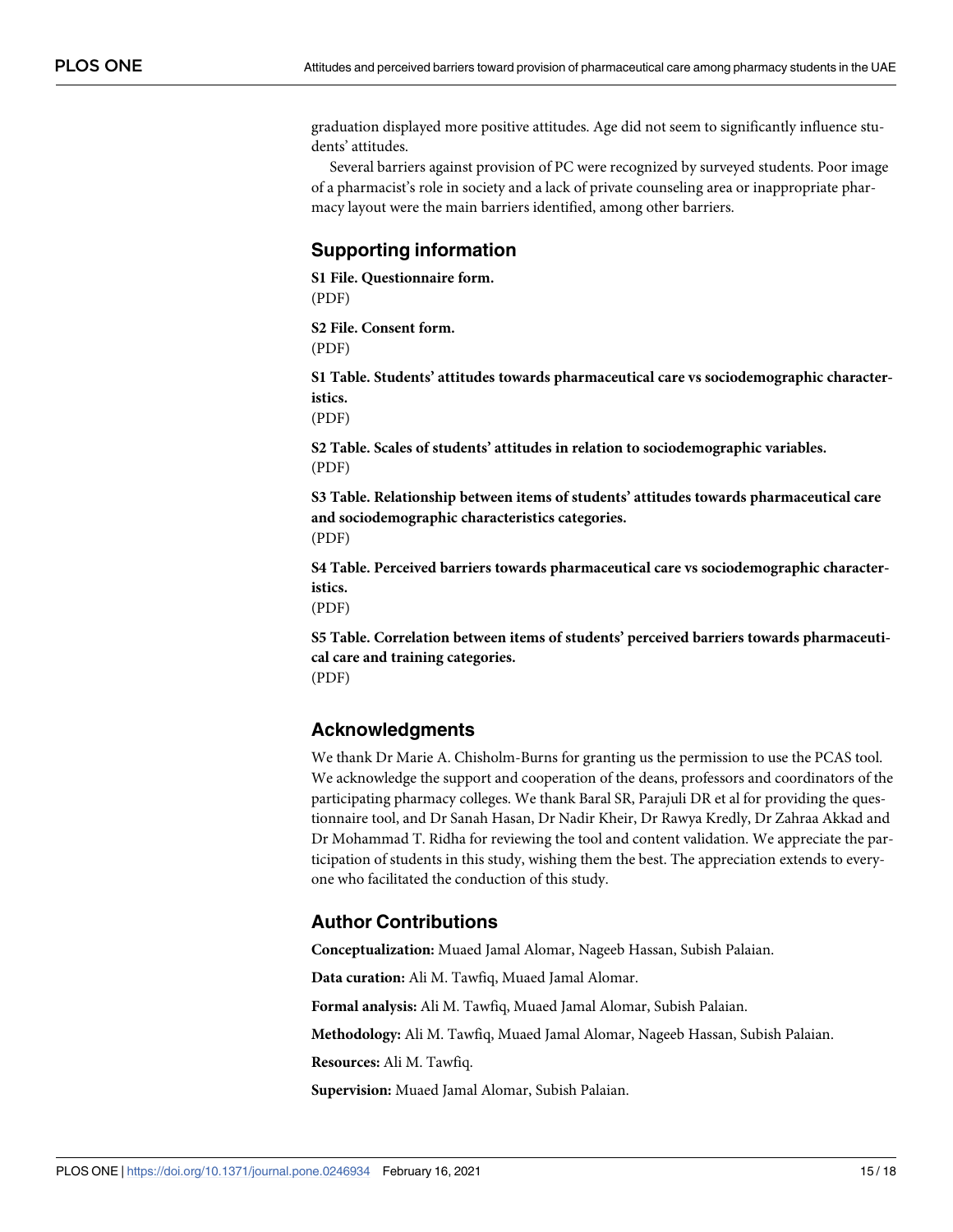<span id="page-15-0"></span>**Writing – original draft:** Ali M. Tawfiq, Subish Palaian.

**Writing – review & editing:** Muaed Jamal Alomar, Nageeb Hassan, Subish Palaian.

#### **References**

- **[1](#page-1-0).** Okonta JM, Okonta EO, Ofoegbu TC. Barriers to implementation of pharmaceutical care by pharmacists in Nsukka and Enugu metropolis of Enugu State. JBCP. 2012; 3: 295–298 [https://doi.org/10.4103/](https://doi.org/10.4103/0976-0105.103823) [0976-0105.103823](https://doi.org/10.4103/0976-0105.103823) PMID: [24826039](http://www.ncbi.nlm.nih.gov/pubmed/24826039)
- **[2](#page-1-0).** Allemann SS, van Mil JF, Botermann L, Berger K, Griese N, Hersberger KE. Pharmaceutical care: the PCNE definition 2013. Int J Clin Pharm. 2014; 36: 544–555 <https://doi.org/10.1007/s11096-014-9933-x> PMID: [24748506](http://www.ncbi.nlm.nih.gov/pubmed/24748506)
- **[3](#page-1-0).** Odedina FT, Segal R. Behavioral pharmaceutical care scale for measuring pharmacists' activities. Am J Health-Syst Pharm. 1996; 53: 855–865. <https://doi.org/10.1093/ajhp/53.8.855> PMID: [8728382](http://www.ncbi.nlm.nih.gov/pubmed/8728382)
- **[4](#page-1-0).** Baral SR, Parajuli DR, Shrestha S, Acharya SR, Dahal P, Poudel P, et al. Undergraduate pharmacy students' attitudes and perceived barriers toward provision of pharmaceutical care: a multi-institutional study in Nepal. Integr Pharm Res Pract. 2019; 8: 47–59. <https://doi.org/10.2147/IPRP.S203240> PMID: [31240200](http://www.ncbi.nlm.nih.gov/pubmed/31240200)
- **[5](#page-1-0).** Hasan S, Sulieman H, Chapman CB, Stewart K, Kong DCM. Community pharmacy services in the United Arab Emirates. Int J Pharm Pract. 2012; 20: 218–225. [https://doi.org/10.1111/j.2042-7174.2011.](https://doi.org/10.1111/j.2042-7174.2011.00182.x) [00182.x](https://doi.org/10.1111/j.2042-7174.2011.00182.x) PMID: [22775518](http://www.ncbi.nlm.nih.gov/pubmed/22775518)
- **[6](#page-1-0).** Xi X, Huang Y, Lu Q, Ung COL, Hu H. Community pharmacists' opinions and practice of pharmaceutical care at chain pharmacy and independent pharmacy in China. Int J Clin Pharm. 2019; 41: 478–487. <https://doi.org/10.1007/s11096-019-00802-w> PMID: [30864081](http://www.ncbi.nlm.nih.gov/pubmed/30864081)
- **[7](#page-1-0).** Alzubaidi H, Saidawi W, Mc Namara K. Pharmacist views and pharmacy capacity to deliver professional services in the United Arab Emirates. Int J Clin Pharm. 2018; 40: 1106–1115. [https://doi.org/10.1007/](https://doi.org/10.1007/s11096-018-0662-4) [s11096-018-0662-4](https://doi.org/10.1007/s11096-018-0662-4) PMID: [29926256](http://www.ncbi.nlm.nih.gov/pubmed/29926256)
- **[8](#page-1-0).** The World Bank. Population, total—United Arab Emirates [Internet]. The World Bank Group [cited 2020 Aug 28]. Available from: <https://data.worldbank.org/indicator/SP.POP.TOTL?locations=AE>
- **[9](#page-1-0).** The United Arab Emirates' Government portal. Fact sheet [Internet]. u.ae. 2021 [cited 2021 Jan 07]. Available from: <https://u.ae/en/about-the-uae/fact-sheet>
- **[10](#page-1-0).** The official portal of the UAE Government. Healthcare providers [Internet]. u.ae. 2017 [cited 2020 Jul 18]. Available from: <https://u.ae/en/information-and-services/health-and-fitness/healthcare-providers>
- **[11](#page-1-0).** WAM. UAE has over 2000 private pharmacies, 4000 professionals [Internet]. wam.ae. 2010 [cited 2020 Jul 18]. Available from: <http://wam.ae/en/details/1395228626943>
- **[12](#page-1-0).** Ministry of Health & Prevention. Dr. Al Amiri: UAE a leading hub for international pharmaceutical companies [Internet]. mohap.gov.ae. 2016 [cited 2020 Jul 18]. Available from: [https://www.mohap.gov.ae/](https://www.mohap.gov.ae/en/MediaCenter/News/Pages/1517.aspx) [en/MediaCenter/News/Pages/1517.aspx](https://www.mohap.gov.ae/en/MediaCenter/News/Pages/1517.aspx)
- **[13](#page-1-0).** Ministry of Health, Department of Health, Dubai Health Authority. Unified Healthcare Professional Qualification Requirements. 2017 [cited 2020 Jul 18]. Available from: [https://www.dha.gov.ae/Documents/](https://www.dha.gov.ae/Documents/HRD/Healthcare%20Professionals%20Qualification%20Requirements%20(PQR)%202014-1.pdf) [HRD/Healthcare%20Professionals%20Qualification%20Requirements%20\(PQR\)%202014-1.pdf](https://www.dha.gov.ae/Documents/HRD/Healthcare%20Professionals%20Qualification%20Requirements%20(PQR)%202014-1.pdf)
- **[14](#page-1-0).** Department of Health. DOH Policy on The Abu Dhabi Heatlh Information Exchange [Internet]. 2020 [cited 2020 Jul 18]. Available from: [https://doh.gov.ae/-/media/](https://doh.gov.ae/-/media/A78104416DF2440E89AC90FB75F11055.ashx) [A78104416DF2440E89AC90FB75F11055.ashx](https://doh.gov.ae/-/media/A78104416DF2440E89AC90FB75F11055.ashx)
- **[15](#page-1-0).** Kheir N, Zaidan M, Younes H, El Hajj M, Wilbur K, Jewesson PJ. Pharmacy education and practice in 13 Middle Eastern countries. Am J Pharm Educ. 2008; 72(6): 133. <https://doi.org/10.5688/aj7206133> PMID: [19325953](http://www.ncbi.nlm.nih.gov/pubmed/19325953)
- **[16](#page-1-0).** Commission for Academic Accreditation. Institutions: Profiles and Data [Internet]. 2020 [cited 2020 Jul 18]. Available from: [https://www.caa.ae/caa/DesktopModules/InstInfo.aspx?emirate=Any&major=](https://www.caa.ae/caa/DesktopModules/InstInfo.aspx?emirate=Any&major=Any&level=Any) [Any&level=Any](https://www.caa.ae/caa/DesktopModules/InstInfo.aspx?emirate=Any&major=Any&level=Any)
- **[17](#page-1-0).** Gulf Medical University. Doctor of Pharmacy–Course Descriptions [Internet]. 2020 [cited 2020 Jul 18]. Available from: <https://gmu.ac.ae/college-pharmacy/doctor-of-pharmacy/#Course-Description>
- **18.** Curriculum Summary: Bachelor of Pharmacy (B.Pharm)- 2019–2023. Curriculum Summary: Bachelor of Pharmacy (B.Pharm)- 2019–2023 [Internet]. 2020 [cited 2020 Jul 18]. Available from: [https://www.](https://www.rakmhsu.ac.ae/rakcops-bpharm-curriculum) [rakmhsu.ac.ae/rakcops-bpharm-curriculum](https://www.rakmhsu.ac.ae/rakcops-bpharm-curriculum)
- **19.** Dubai Pharmacy College for Girls. B.Pharm Program Details [Internet]. 2020 [cited 2020 Jul 18]. Available from: [http://dpc.edu/pages/file.php?file=New\\_BPharm\\_Catalog\\_\\_\(2020-2021\).pdf](http://dpc.edu/pages/file.php?file=New_BPharm_Catalog__(2020-2021).pdf)
- **20.** City University College of Ajman. Course Description [Internet]. 2020 [cited 2020 Jul 18]. Available from: <https://www.cuca.ae/type/bachelor-of-pharmacy/#course-description>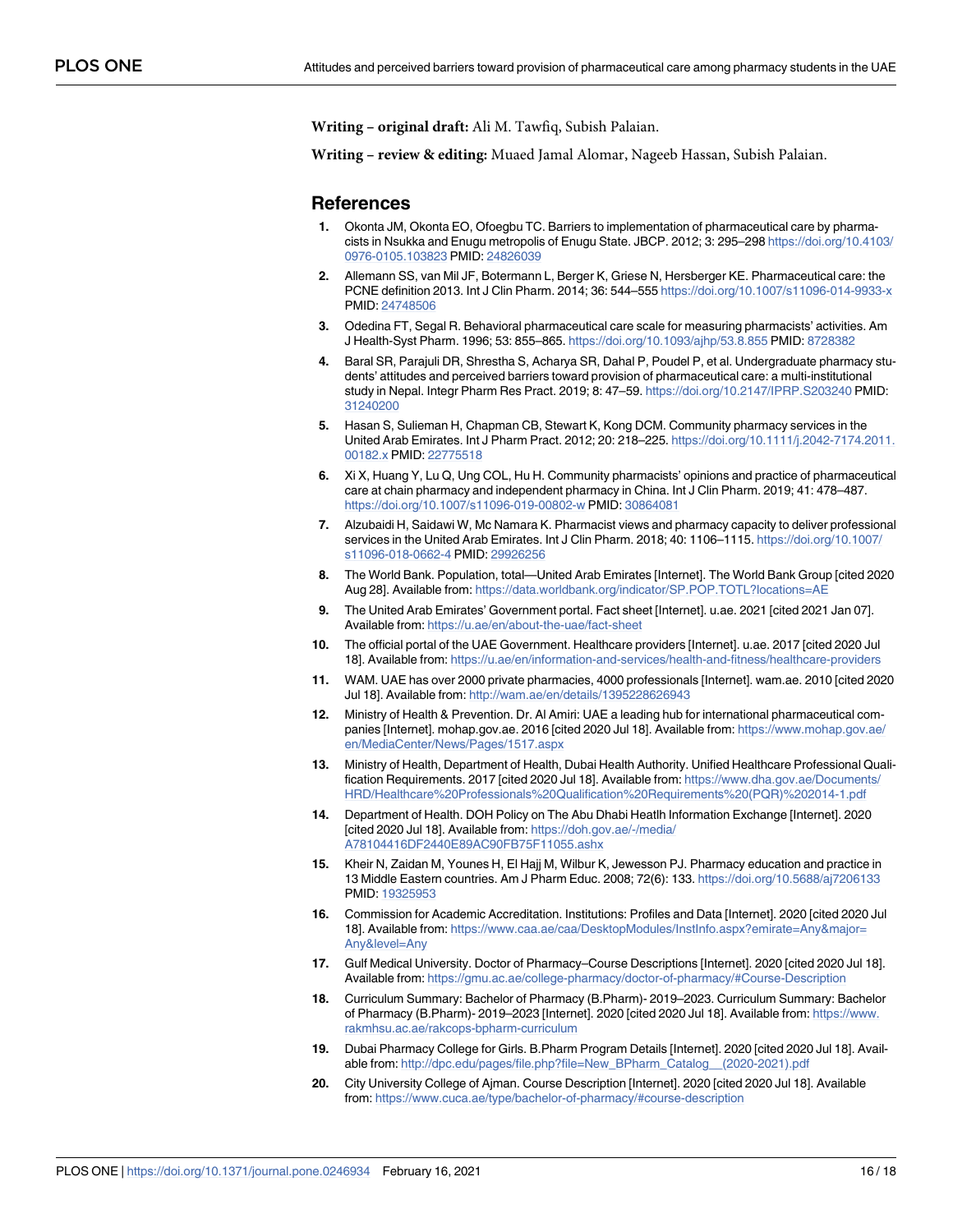- <span id="page-16-0"></span>**21.** University of Sharjah. Bachelor of Pharmacy [Internet]. 2020 [cited 2020 Jul 18]. Available from: [https://](https://www.sharjah.ac.ae/en/academics/Colleges/Pharmacy/Pages/Bachelor-of-Pharmacy.aspx) [www.sharjah.ac.ae/en/academics/Colleges/Pharmacy/Pages/Bachelor-of-Pharmacy.aspx](https://www.sharjah.ac.ae/en/academics/Colleges/Pharmacy/Pages/Bachelor-of-Pharmacy.aspx)
- **22.** Al Ain University. Pharmacy [Internet]. 2020 [cited 2020 Jul 18]. Available from: [https://aau.ac.ae/en/](https://aau.ac.ae/en/undergraduate-programs/bsc-in-pharmacy) [undergraduate-programs/bsc-in-pharmacy](https://aau.ac.ae/en/undergraduate-programs/bsc-in-pharmacy)
- **[23](#page-1-0).** Ajman University. Courses Descriptions [Internet]. 2020 [cited 2020 Jul 18]. Available from: [https://](https://pharmacy.ajman.ac.ae/upload/files/pharmacy/Course_description.pdf) [pharmacy.ajman.ac.ae/upload/files/pharmacy/Course\\_description.pdf](https://pharmacy.ajman.ac.ae/upload/files/pharmacy/Course_description.pdf)
- **[24](#page-1-0).** Accreditation Council for Pharmacy Education. United Arab Emirates [Internet]. 2021. [cited 2021 Jan 07]. Available from: <https://www.acpe-accredit.org/faq-item/united-arab-emirates/>
- **[25](#page-1-0).** Ministry of Education. Ministry of Education signs MoU with the Accreditation Council for Pharmacy Education (ACPE) [Internet]. moe.gov.ae. 2017 [cited 2021 Jan 10]. Available from: [https://www.moe.](https://www.moe.gov.ae/En/MediaCenter/News/Pages/ACPE.aspx) [gov.ae/En/MediaCenter/News/Pages/ACPE.aspx](https://www.moe.gov.ae/En/MediaCenter/News/Pages/ACPE.aspx)
- **[26](#page-2-0).** Sadek MM, Elnour AA, Al Kalbani NMS, Bhagavathula AS, Baraka MA, Aziz AMA, et al. Community pharmacy and the extended community pharmacist practice roles: The UAE experiences. Saudi Pharm J. 2016 Sep; 24(5): 563–570. <https://doi.org/10.1016/j.jsps.2015.03.023> PMID: [27752229](http://www.ncbi.nlm.nih.gov/pubmed/27752229)
- **[27](#page-2-0).** Hasan S, Sulieman H, Stewart K, Chapman CB, Hasan MY, Kong DCM. Assessing patient satisfaction with community pharmacy in the UAE using a newly-validated tool. Res Social Adm Pharm. 2013; 9(6): 841–850. <https://doi.org/10.1016/j.sapharm.2012.10.002> PMID: [23116921](http://www.ncbi.nlm.nih.gov/pubmed/23116921)
- **[28](#page-2-0).** Martinez Sanchez AM, del Sol AB. Assessment of Attitudes of Cuban University Pharmacy Students Toward Pharmaceutical Care. Indian J Pharm Educ. 2016; 50(4): 504–511.
- **[29](#page-3-0).** Chisholm MA, Wade WE. Factors influencing students' attitudes toward pharmaceutical care. Am J Health-Syst Pharm. 1999; 56(22): 2330–2335. <https://doi.org/10.1093/ajhp/56.22.2330> PMID: [10582828](http://www.ncbi.nlm.nih.gov/pubmed/10582828)
- **[30](#page-3-0).** Udeogaranya PO, Ukwe CV, Ekwunife OI. Assessment of attitudes of University of Nigeria pharmacy students toward pharmaceutical care. Pharm Pract (Granada). 2009; 7(3): 145–149 [https://doi.org/10.](https://doi.org/10.4321/s1886-36552009000300003) [4321/s1886-36552009000300003](https://doi.org/10.4321/s1886-36552009000300003) PMID: [25143791](http://www.ncbi.nlm.nih.gov/pubmed/25143791)
- **[31](#page-11-0).** Ubaka CM, Ekwunife OI, Adibe MO. Does the clinical clerkship course improve students' attitudes towards pharmaceutical care? Int J Pharm Pract. 2012; 20(4): 272–274. [https://doi.org/10.1111/j.2042-](https://doi.org/10.1111/j.2042-7174.2012.00191.x) [7174.2012.00191.x](https://doi.org/10.1111/j.2042-7174.2012.00191.x) PMID: [22775523](http://www.ncbi.nlm.nih.gov/pubmed/22775523)
- **[32](#page-10-0).** Rahim N, Nesar S. Pharmacy Undergraduate Students' Attitude Towards Pharmaceutical Care in Pakistan. Int J Pharm Pharm Sci. 2012; 4(4): 113–116
- **33.** Shin S, Lee S. Evaluation of Pharmacy Students' Attitudes Toward Pharmaceutical Care and Career Choices Following Interdisciplinary Inpatient Clerkships. Kor J Clin Pharm. 2014; 24(2): 80–89
- **[34](#page-3-0).** Tsega B, Bhagavathula AS, Sarkar BR, Melaku T, Shewamene Z. Impact of clerkship attachments on students' attitude toward pharmaceutical care in Ethiopia. Adv Med Educ Pract. 2015; 6: 385–391. <https://doi.org/10.2147/AMEP.S80802> PMID: [26056513](http://www.ncbi.nlm.nih.gov/pubmed/26056513)
- **[35](#page-10-0).** Swieczkowski D, Merks P, Jaguszewski M, Siluk D. PHARMACEUTICAL CARE IN OPINION OF POL-ISH MEDICAL AND PHARMACEUTICAL STUDENTS: AN EXPLORATORY STUDY. Acta Pol Pharm. 2017; 74(3): 1021–1030. PMID: [29513973](http://www.ncbi.nlm.nih.gov/pubmed/29513973)
- **[36](#page-2-0).** Huang Y, Yao D, Weiwei Z, Wang Y, Yao W. Do clerkship schemes effectively improve pharmacy students' understanding of and attitudes regarding pharmaceutical care?——a pre-post study in China Pharmaceutical University. BMC Med Educ. 2019; 19(1): 425. [https://doi.org/10.1186/s12909-019-](https://doi.org/10.1186/s12909-019-1862-x) [1862-x](https://doi.org/10.1186/s12909-019-1862-x) PMID: [31729988](http://www.ncbi.nlm.nih.gov/pubmed/31729988)
- **[37](#page-2-0).** Al-Arifi MN. Pharmacy students' attitudes toward pharmaceutical care in Riyadh region Saudi Arabia. Pharm World Sci. 2009 Dec; 31(6): 677–681. <https://doi.org/10.1007/s11096-009-9331-y> PMID: [19771528](http://www.ncbi.nlm.nih.gov/pubmed/19771528)
- **[38](#page-2-0).** Ahmed N, Al-Shdefat RI, Yusuf RF, Ain MR, Rabba AK. The Attitudes and Perceptions of Pharmacy students toward applying Pharmaceutical care after Graduation in Alkharj city. Bull. Env. Pharmacol. Life Sci. 2017; 6(9): 1–4
- **[39](#page-2-0).** Katoue MG, Awad AI, Schwinghammer TL, Kombian SB. Pharmaceutical care education in Kuwait: pharmacy students' perspectives. Pharm Pract (Granada). 2014; 12(3): 411 [https://doi.org/10.4321/](https://doi.org/10.4321/s1886-36552014000300002) [s1886-36552014000300002](https://doi.org/10.4321/s1886-36552014000300002) PMID: [25243027](http://www.ncbi.nlm.nih.gov/pubmed/25243027)
- **[40](#page-2-0).** Awaisu A, Katoue MG, AL-Taweel D, Bacha R, EL-Gargawi A, Kheir N. Self-reported attitudes and perceived preparedness to provide pharmaceutical care among final year pharmacy students in Qatar and Kuwait. Pharmacy Education. 2018; 18(1): 284–291
- **[41](#page-2-0).** El Hajj MS, Hammad AS, Afifi HM. Pharmacy students' attitudes toward pharmaceutical care in Qatar. Ther Clin Risk Manag. 2014; 10: 121–129. <https://doi.org/10.2147/TCRM.S56982> PMID: [24591836](http://www.ncbi.nlm.nih.gov/pubmed/24591836)
- **[42](#page-2-0).** Martin BC, Chisholm MA. Cross-validation of an Instrument Measuring Students Attitudes Toward Pharmaceutical Care. Am J Pharm Educ. 1999; 63: 46–51